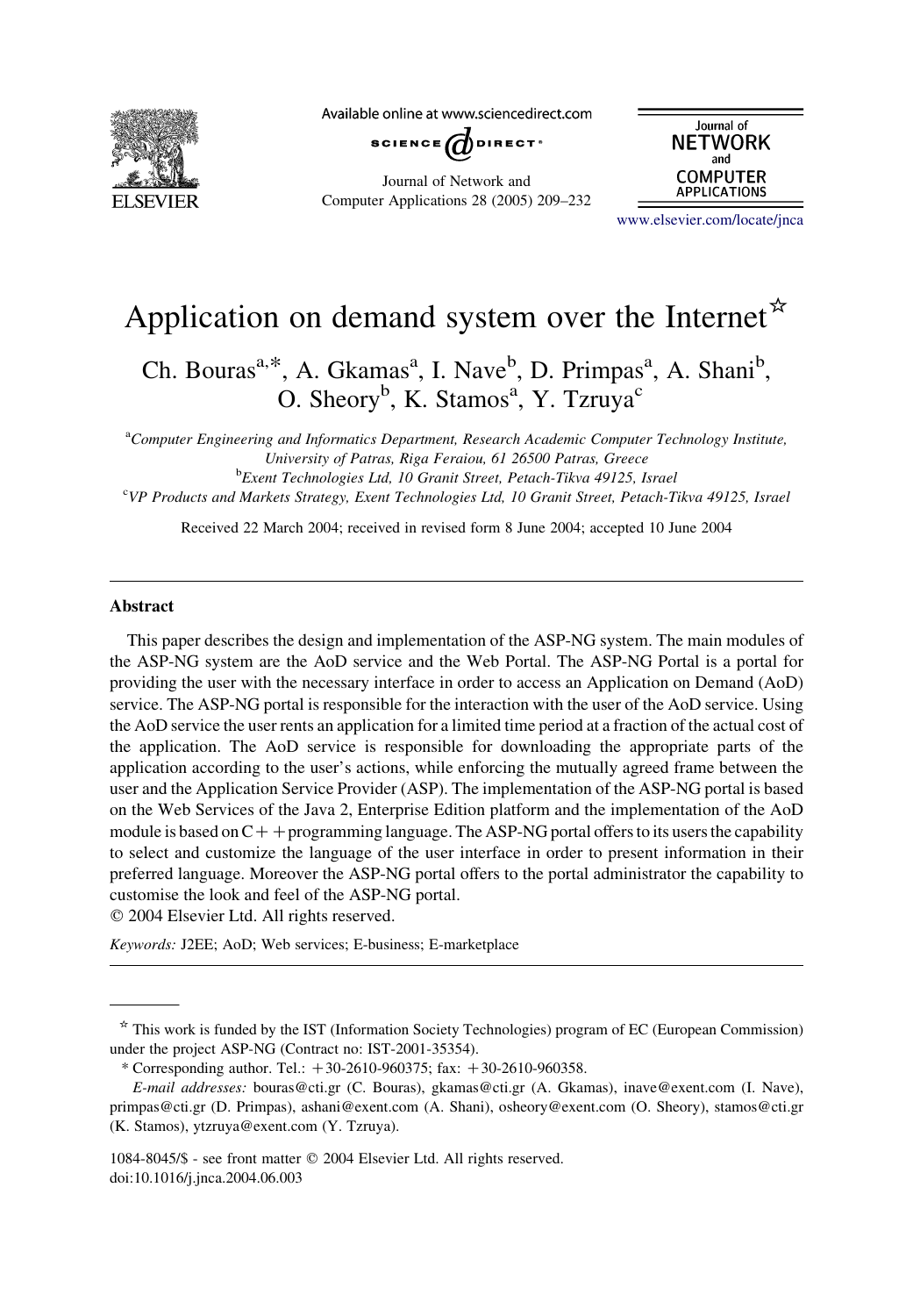# 1. Introduction

The ASP (Application Service Provision) phenomenon has swept the globe since it first appeared in the US about 2 years ago. The notion of providing software on an outsourced basis has spread to a major new trend, commonly termed ASP: The idea is that Application Service Provider delivers software applications to multiple users, provides these services for a subscription or usage-based fee and supplies these services from a central location, over the Internet or a private network, as opposed to running on the client's premises. Users could pay a monthly rental charge to an ASP (which may be the software publisher itself or a specialist service provider) who hosts and manages the software and data on a remote server. The user accesses the necessary components of the application on an on-demand basis and is authorized for each session. The user is not able to use the application outside of the mutually agreed framework with his ASP, but he experiences the application as if he actually used the complete application package and installed it in his computer. The whole procedure is handled by the AoD system and is completely transparent to the end user. Users gain access to the applications via the Internet or leased lines. The trend of ASP is increasingly extending beyond the business sector, where it is originated. Businesses are turning to ASPs because they expect different types of benefits, appealing not only to medium-large businesses with established IT departments, but also to small businesses with little or no IT staff. Expected benefits are:

- Predictable costs and low initial investments
- Enabling corporate resources to focus on mission-critical goals
- Shortening the time-to-market and time-to-benefit for new IT solutions
- Reduction of pirate software copying
- † Cheaper and hassle-free use of complex packages by consumers
- New business models for software distribution

ASP-NG (ASP-New Game) project optimises the use of system resources by loading executable software to decentralised end-users on demand and to set a standard for the way applications are distributed over heterogeneous networks. The portal platform integrates all the required functionality for running an ASP operation, to deliver productivity tools and rich content and to offer secure keying of IP and Digital Rights Management. The ASP-NG project is aimed at providing ASP/ISPs, small, medium or large enterprises (SMEs and Telcos) with a complete set of features required to run an ASP. AoD enhances the usage of rich media and games protected by a unique security key, and makes use of distributed servers, such as those found in Content Delivery/Distribution Networks (CDNs).

Based on its End Users' Partners requirements ASP-NG project will concentrate on Games and Edutainment. Those application are identified by their rich content and the lack of existing solution for ASP type operations Two of ASP-NG End-Users Partners have already experience with tailor made ASP operation while the third one has Internet's Games experience. Project is dedicated to the creation of a universal platform with:

- ASP Portal
- Integrated Database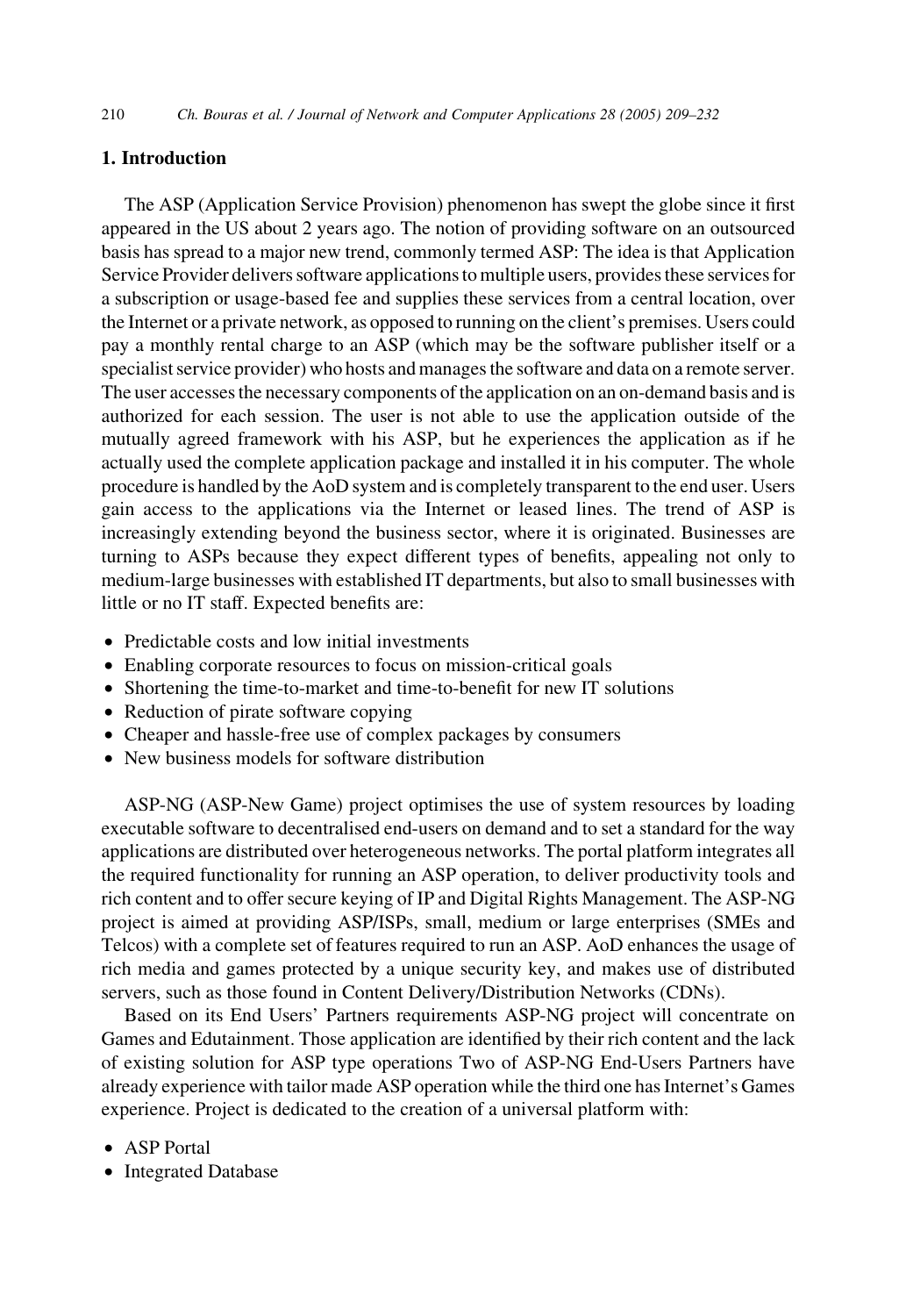- CRM/Help Desk
- Monitoring and Diagnostics
- AoD Application Delivery

This universal platform intends to be used by small, medium and large ASP as well as within large organisation to deliver applications to external and internal users. This paper describes the design and implementation of the ASP-NG system and it focuses on its main modules, which are the ASP-NG portal, and the AoD module of the ASP-NG project. The strategic goal of the international consortium undertaking the ASP-NG project is to research, develop and implement a new middleware for Application Service Providers (ASPs), which will integrate all the required functionality for running an ASP, including new methods such as Application on Demand (AoD), to deliver productivity tools and rich content, secure keying of IP and Digital Rights Management (DRM).

The main role of the ASP-NG portal is to provide to the user the necessary interface in order to use the Application on Demand (AoD) service and interact with the business aspects of the service. The ASP-NG portal is responsible for the interaction with the end user. Through the ASP-NG portal the user is able to browse the available applications, rent and use them. In addition, the ASP-NG portal offers functionality such as searching for specific applications, checking already rented applications, creating 'subusers', that is, users with limited capabilities that are under the direct supervision of the parent user, credit purchase and renewal, viewing transaction history, chatting with other users of the ASP-NG system, asking questions at the ASP-NG portal's forum, viewing already answered questions, setting parental control restrictions and more. For this reason it implements some functionality itself and some functionality is implemented in the other modules of the ASP-NG system, such as the Backoffice module and the CRM module.

Apart from the end user ('client') the ASP-NG portal architecture defines a number of administrative roles. The administrators are responsible for maintaining and managing parts of the AoD system. It is assumed that the administrators are going to be persons from the ASP that provides the AoD service. More particularly, the following administrators have access through the ASP-NG portal:

- Portal Administrators. These administrators are responsible for configuring the ASP-NG portal.
- Content Administrators. These administrators are responsible for application and content management (upload application metadata describing an uploaded application, create application packages, remove application from list of available applications).
- User Administrators. These administrators are responsible for users management (create users, edit users, remove users, switch price plans, manage relationship, handle trouble-ticketing and CRM).
- System Administrators. These administrators are responsible for managing the rest of the administrator users (Portal Administrators, Content Administrators, User Administrators) of the ASP-NG portal.

In addition, the ASP-NG portal offers to its users the capability to select and customize the language of the user interface in order to present information in their preferred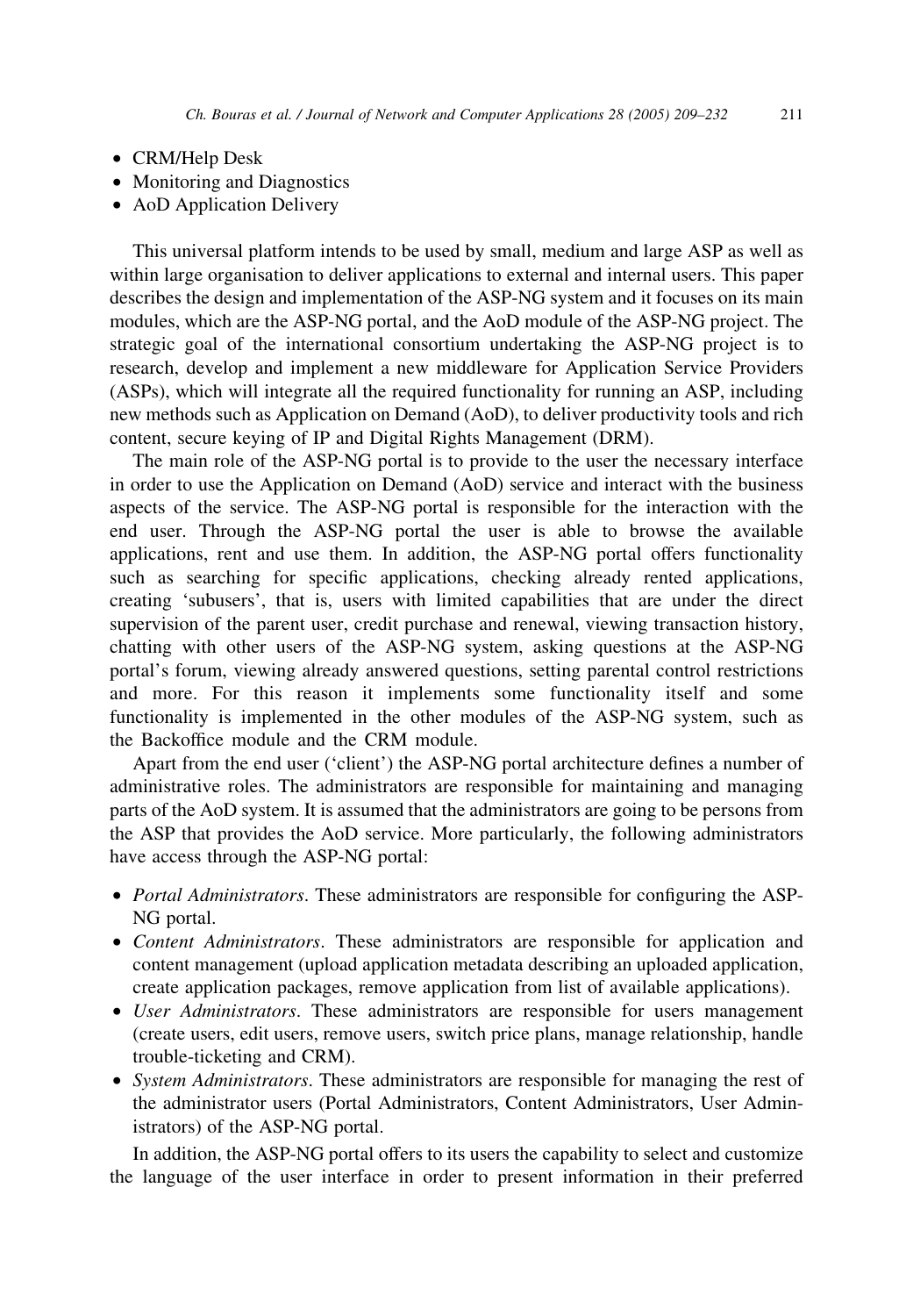language. When first installed, the ASP-NG portal supports only one default language (english) but the portal administrator has the capability to add support for more languages, either by translating all the strings in the portal to a new language using an intuitive web form, or by running ready scripts for languages that have already been translated. Moreover, the ASP-NG portal offers to the portal administrator the capability to customise the look and feel of the ASP-NG portal.

The AoD system by itself, consists of the following components:

- Client-side agent application
- Server-side application server
- Server-side management server
- Management console

The client side application is responsible for the user experience, allowing users to launch applications as if installed locally on the user machine. They also manage for the user the disk space and the interaction with the locally installed applications. The agent on the client-side is also used to enforce the usage restrictions that the user has subscribed to. The unique nature of the AoD system design makes sure the copyright is not infringed and that IP rights are preserved. The agent further controls the streaming and download of the application to the client machine and schedules application streaming efforts.

The application server is responsible for the secure and timely delivery of the application to the client machine. It accesses the application catalogue and the application images themselves and interfaces with an authentication and authorization database (external or internal) to authorize entitlement of users to certain application sessions.

The management server controls the application server farm ensuring load balancing and performance of the overall set of application servers. They also interact with the database to log all application session information to make sure reporting and billing is feasible.

Comparing with other AoD solutions (for example the [Java Web Start\)](#page-21-0), ASP-NG AoD support most of the Windows applications (including Games and Office/Education application) in contrast with the other solutions that support only a limited number of applications. For example the Java Web Start supports only applications in implemented in Java programming language.

The AoD management console is used to manage the application catalogue and the various types of parameters. The ASP-NG portal further communicates with the management database in order to properly display to users the various options they can subscribe to and to further authorize usage.

The rest of this paper is organized as follows: Section 2 presents related work that has been done in the area of Application on Demand systems. In Section 3, we present the ASP-NG system architecture. Section 4 presents the backoffice module and Section 5 presents the Application on Demand module. Section 6 describes the ASP-NG system database, while Section 7 presents the ASP-NG portal module. In addition we present some of the usage scenario of ASP-NG system in Section 8 and Section 9 presents the layout and ASP-NG web-based front-end. Finally, Section 10 concludes the paper and Section 11 discusses some of our future work.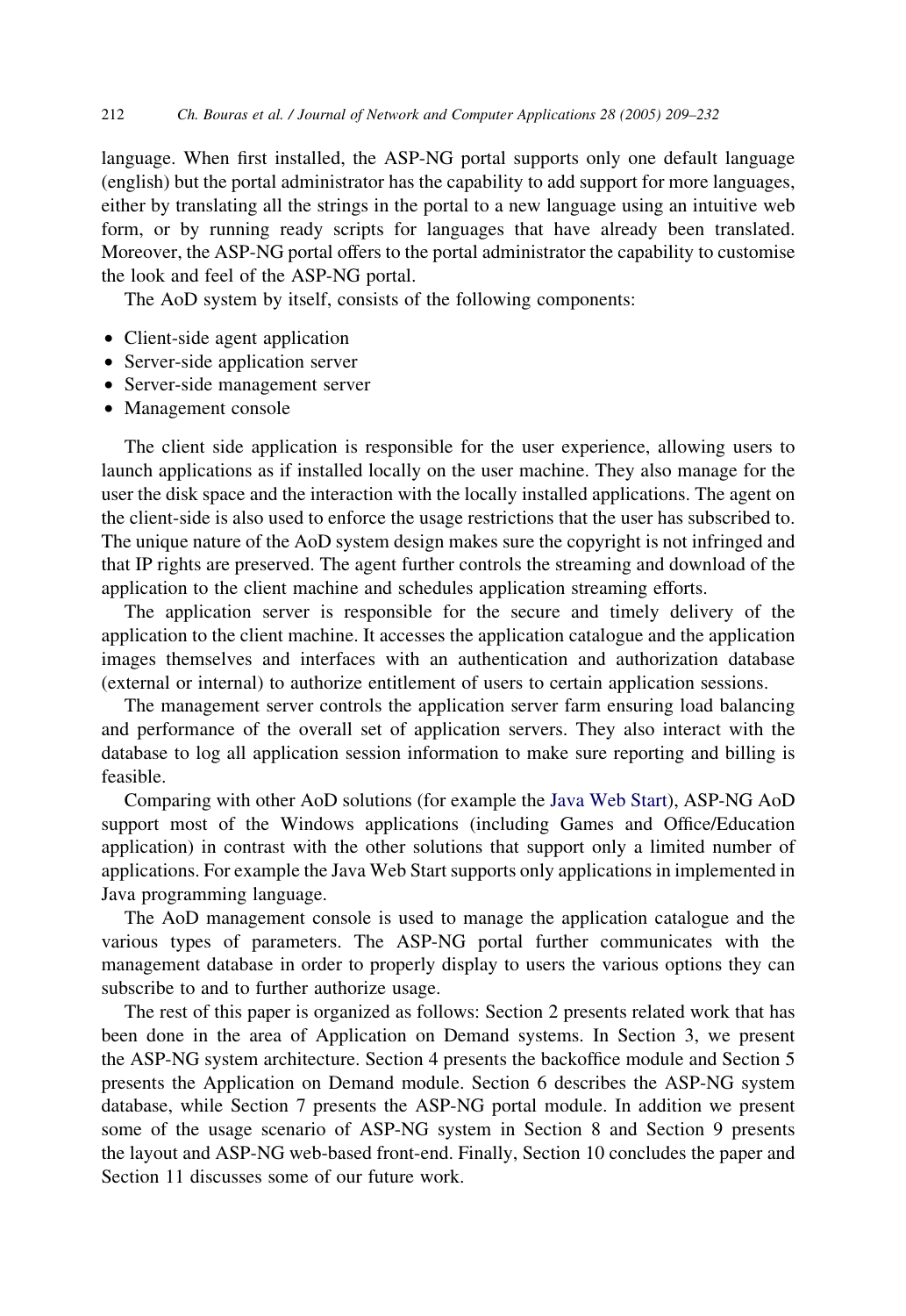### 2. Related work

Providing Applications on Demand (AoD) started around 1990 in the United States, when telecommunication, network management, content hosting and outsourcing companies pursued the ASP model. Since then there has been a systematic shift of focus to technologies based exclusively on the IP and XML standards that can be categorised in the following ASP offerings:

- Management of pre-existing applications that are based on the client/server model.
- Services through applications that are based on the client/server model, adapted to the HTML standard.
- Services through applications that are based on the IP/XML standards.

An important aspect of the implementation and a very active area of research is the proper way to implement predictive functionalities for the Application on Demand module [\(Highley and Reynolds, 2003](#page-21-0)). Regarding the portal interface with the end-user, the J2EE framework ([Java TM 2 Platform\)](#page-21-0) has been widely used in order to develop enterprise portals for demanding applications [\(Hazra, 2002](#page-21-0)). Its adoption has led to the introduction of competitive technologies [\(Miller, 2003; Williams, 2003](#page-21-0)). Our decision to develop our portal on J2EE technology was based on the wide adoption of the standard, its rich set of functionalities and the convenience of the Java language.

#### 3. ASP-NG system architecture

[Fig. 1](#page-5-0) presents the general architecture of ASP-NG system mainly from the ASP-NG portal and AoD module point of view. As this figure shows, the ASP-NG portal interacts mainly with the Backoffice module and the users access the ASP-NG system services through the ASP-NG portal. In addition, the ASP-NG portal accesses the system database through the application server of the Backoffice module, but it has the capability to directly access the portal database. This database is specific to the ASP-NG portal module and keeps information that is related to the display languages and the different presentation skins of the ASP-NG portal. It resides within the Backoffice module, together with the system database, although it can reside in a different module, if it is desired in a specific case. The structure of the ASP-NG portal database is described in detail in Section 7.1.

The Backoffice module consists of the application server, the mail server and the database management system (DBMS). The application server provides services to other modules (the ASP-NG portal is using these services) and access to the system database. Other databases, which are module specific, are directly accessed using standard database interface (JDBC). The system database stores information related to the users, their credits, their accounts, the applications, which application has been rented by which user, etc. while the portal database stores different versions (different languages) of the ASP-NG portal, customizable interface, graphics, etc. The CRM module is responsible for handling customers' relationships. The ASP-NG portal 'drives' the end-user to the CRM through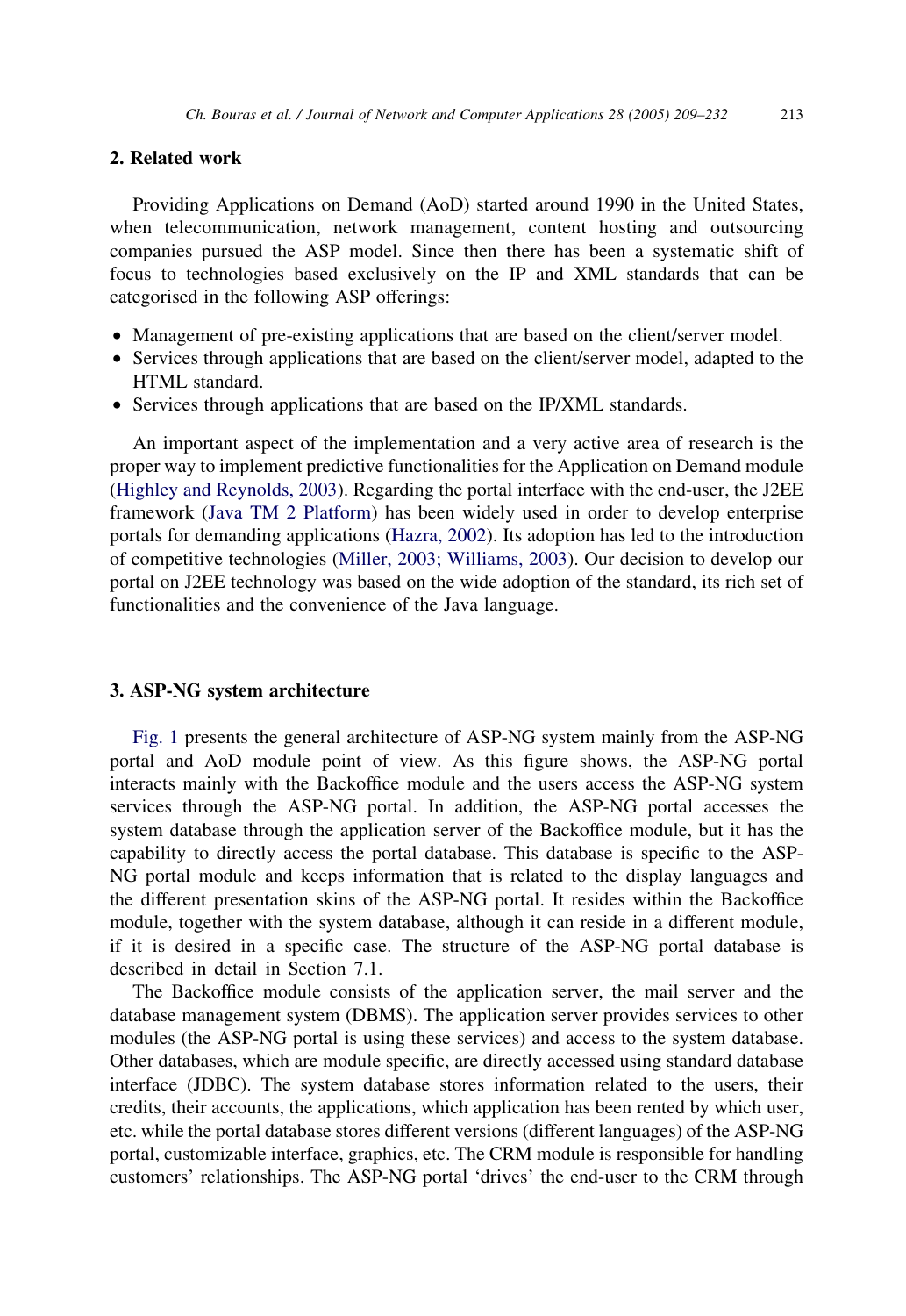<span id="page-5-0"></span>

Fig. 1. General architecture of ASP-NG system.

hyperlinks for reporting problems and incidences. The AoD server is responsible for providing the core Application on Demand technology.

The ASP-NG portal interacts with the Backoffice module through the Backoffice application server. The application server provides service in API style to the ASP-NG portal. This interface is based on direct communication with the use of Enterprise JavaBeans (EJB [Roman et al., 2001](#page-21-0)) technology and more particularly with the use of Java RMI, which is used by the EJB technology for distributed communication. The EJB technology offers a number of alternative methods for implementing the business logic of a web application. For this reason, the developer can choose between Entity Enterprise JavaBeans, Session Enterprise JavaBeans and Message Enterprise JavaBeans. The Backoffice module has been implemented using Entity Enterprise JavaBeans for managing data persistence in the system database. It also uses Session Enterprise JavaBeans in order to implement business logic and provide access to the Entity Beans. Therefore, the ASP-NG portal module does not have direct access to the Entity Enterprise JavaBeans, but it rather accesses the Session Beans, which construct a layer covering the Entity Beans. This technique offers a number of benefits and is called the Session Facede ([EJB Design patterns\)](#page-21-0).

There is not any direct interaction between the ASP-NG portal and the CRM module except that the ASP-NG portal provides links to the CRM module. Through these links the ASP-NG portal provides to the CRM module the user ID and the user preferred language.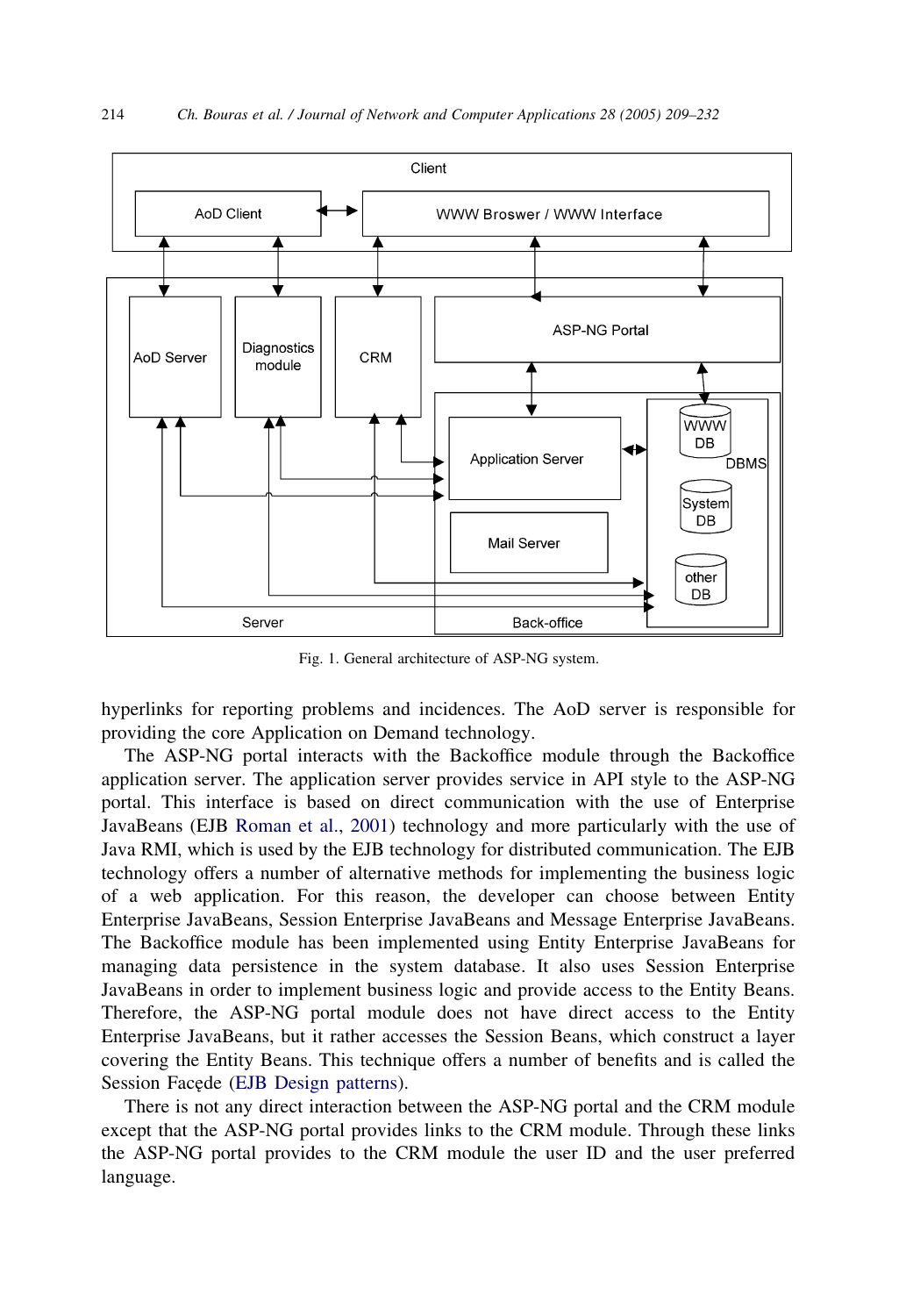The diagnostic tools collect information about the status of the ASP-NG portal with the use of an SNMP agent and the SNMP protocol, which is installed in the web server of the ASP-NG portal.

The interface between the ASP-NG portal and AoD module is based on the use of Javascript technology. In addition the web browser must be compatible with ActiveX for easier interaction with the AoD client and the web server must be compatible with JavaBeans in order to access the AoD system. More particularly the interface between the ASP-NG portal and the AoD module has been implemented with the following components:

- AoD control. The AoD control is an ActiveX component web component that can run on the user's computer, and can be activated from the web. It exports two functions. The first retrieves some information about the user's computer and is used for example to get the installed components versions on the user's computer (such as DirectX) and compare it to the required version by an application. The second function exported from the AoD control runs the selected application on the user's computer.
- $\bullet$  AoD JavaBean. The AoD module uses a JavaBean that exports functions for retrieving directions for executing and buffering an application on the user's computer. Those directions can be used as parameters for the AoD control function that runs the selected application.
- Web and scripting Interfaces. The web and scripting interfaces provide important AoD functionalities to the ASP-NG portal and are embedded into it. There is also a function that compares the components detected on the user's computer to the application's requirements in the database, and the following pages:
	- $\circ$  Shortcut page. Redirects an application launch request from a start menu shortcut. This way the user can start an application he has run in the past directly from his Windows desktop instead of having to browse the web site.
	- Scheduling page. Retrieves scheduling directions to the Player on the user machine. This functionality is useful for scheduling downloading of additional application components later.
	- $\circ$  *Error Log page.* Posts error events from the Player on the user machine to the client error log database table.
	- Client Report page. When an error occurs that cannot be solved in an automated way, the user can enter his description of the problem. The description is then submitted to this page through the HTTP protocol.

# 4. The Backoffice module

The implementation of the Backoffice API module is based on the J2EE (Java 2, Enterprise Edition ([Java TM 2 Platform](#page-21-0)) and the implementation platform selected is the Oracle Application Server 9i Java Edition (Oracle AS9i) ([Oracle corporation](#page-21-0)). Oracle AS9i is one of the most advanced and reliable J2EE compliant application servers available today. The implementation of the Backoffice API module does not rely on any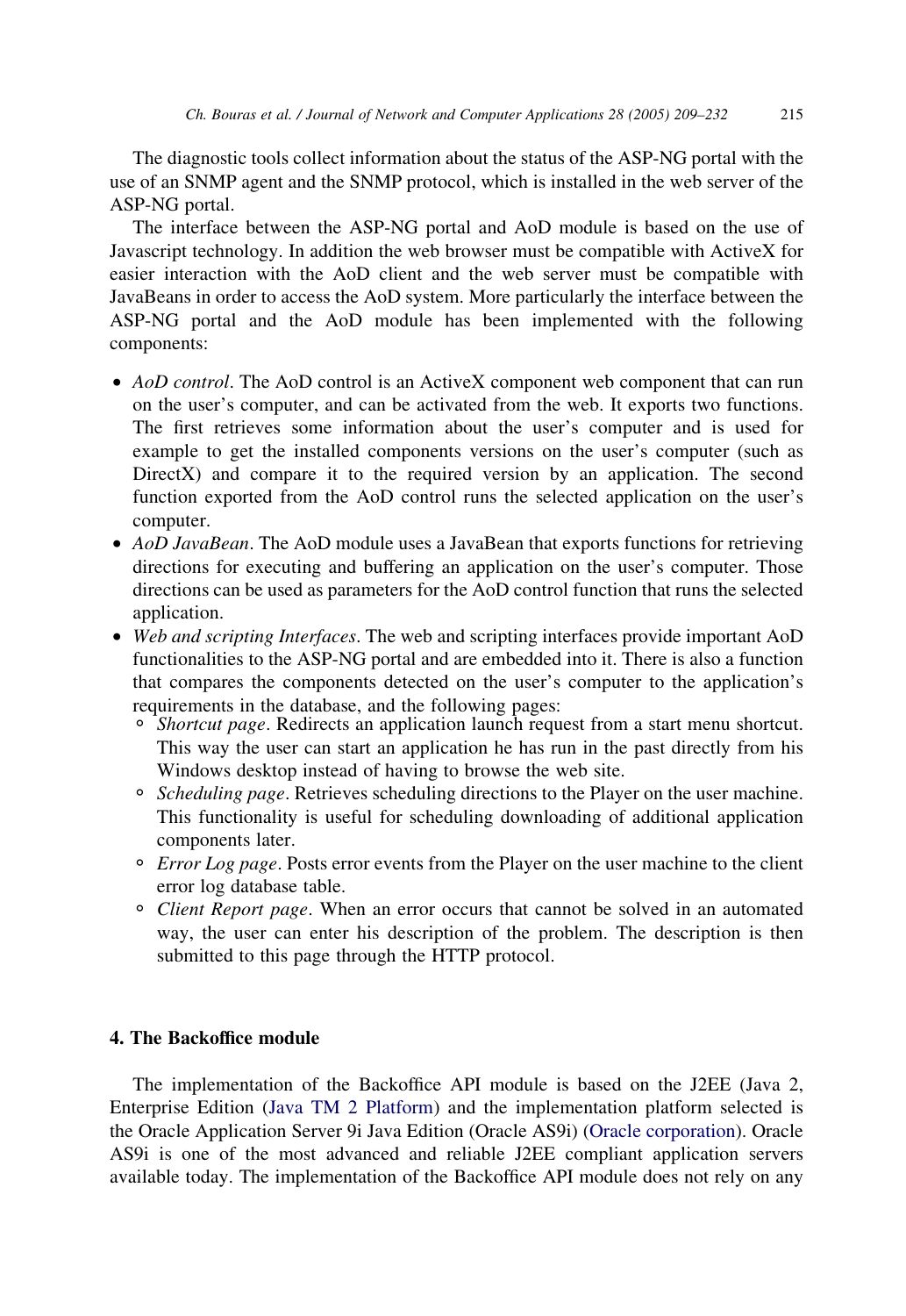Oracle AS9i proprietary features and a pure J2EE application has been implemented. This means the Backoffice API module can be deployed and run on any J2EE compliant application server without (or with minimal) changes. On the development phase, the OC4J (Oracle Containers 4 Java) was used for deployment and testing of the Backoffice API module for simplicity reasons. For actual deployment the Backoffice API module is designed to be deployed on the full Oracle Application Server 9i. The difference between the OC4J and full Oracle Application Server 9i is that the Oracle Applications Server 9i contains more modules besides the OC4J, like the HTTP Apache server for front-end, the Web Cache module etc.

The Backoffice API module consists of entity and session EJBs. In order to make the development of the Backoffice easier, the Oracle JDeveloper programming environment was used, as it provides an advanced Integrated Development Environment (IDE). The Entity beans are implemented as bean-managed EJBs, which means that all the load, store, insert methods etc. were implemented by code written by the programmer (and not automatically generated by the container). The alternative, of using the capability of container managed EJBs, where the EJB container has the responsibility for programming these operations was not used in the ASP-NG implementation because of the immaturity of the available Container-Managed Persistence (CMP) implementations (Fig. 2).

On the other hand, the session EJBs are implemented according to the Backoffice API module design and they are stateless session EJBs that expose their methods in local



Fig. 2. ASP-NG BackOffice API implementation technologies.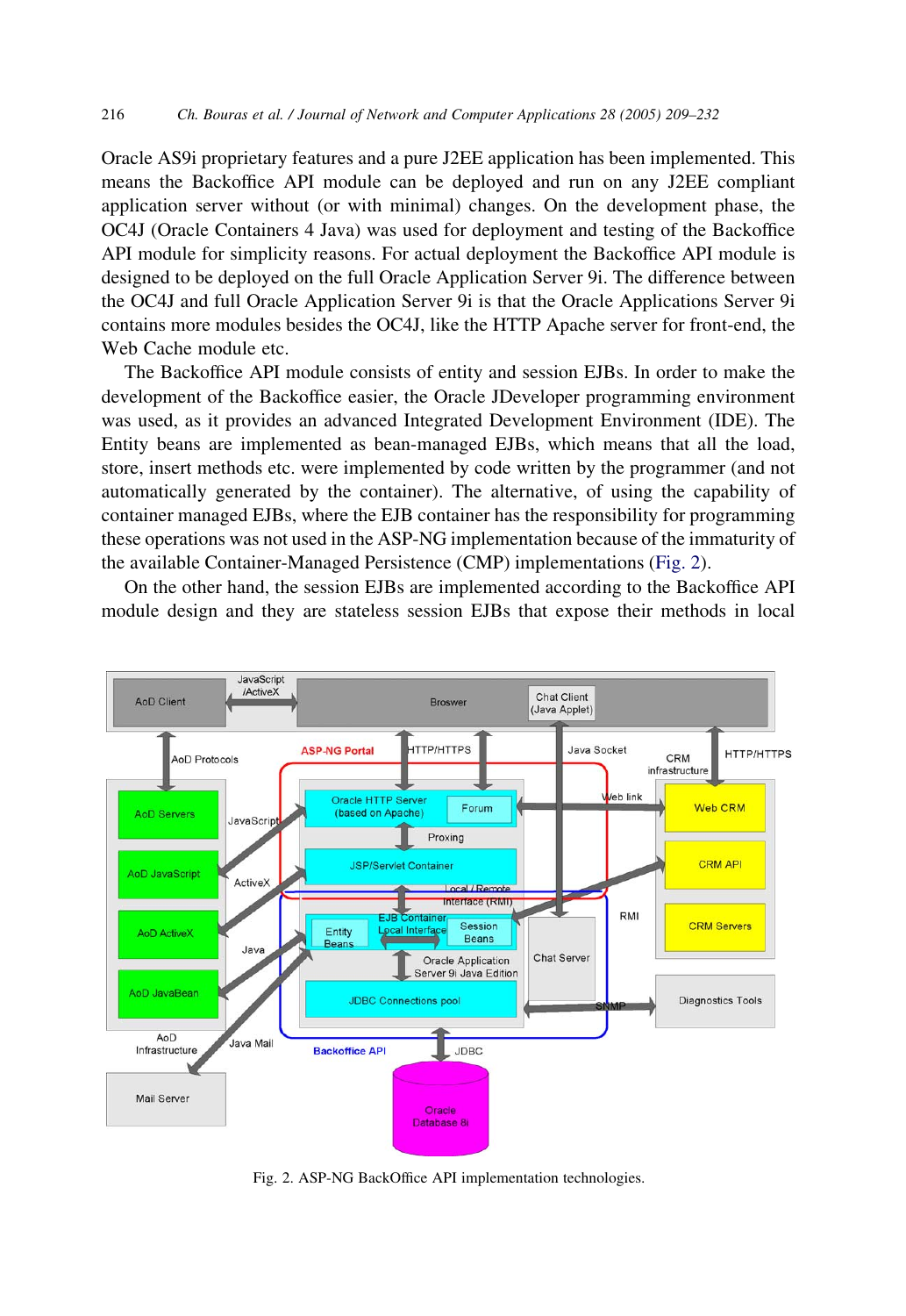and remote interfaces. Generally, in the implementation of the Backoffice API both local and remote interfaces are provided, so that in the future it can be possible to change the communication between session and entity EJBs with minimum modifications on the source code.

In addition, each entity bean corresponds to a table on the ASP-NG system database. For the communication between the entity EJBs with the tables, a JDBC connection is used. The JDBC connection can be established using JBDC driver and the JDBC API that allows to access the database using pure Java programming language.

# 5. The application on demand module

The architecture of the AoD module is shown to Fig. 3 and consists of the following sub-modules:

- Content Encoding. The Content Encoding enables the creation of new contents for the ASP-NG based on the original CDs.
- DRM and Key Security. This mechanism is used by the client software in order to verify that only users that are authorized to access the application are able to execute it.



Fig. 3. AoD module architecture.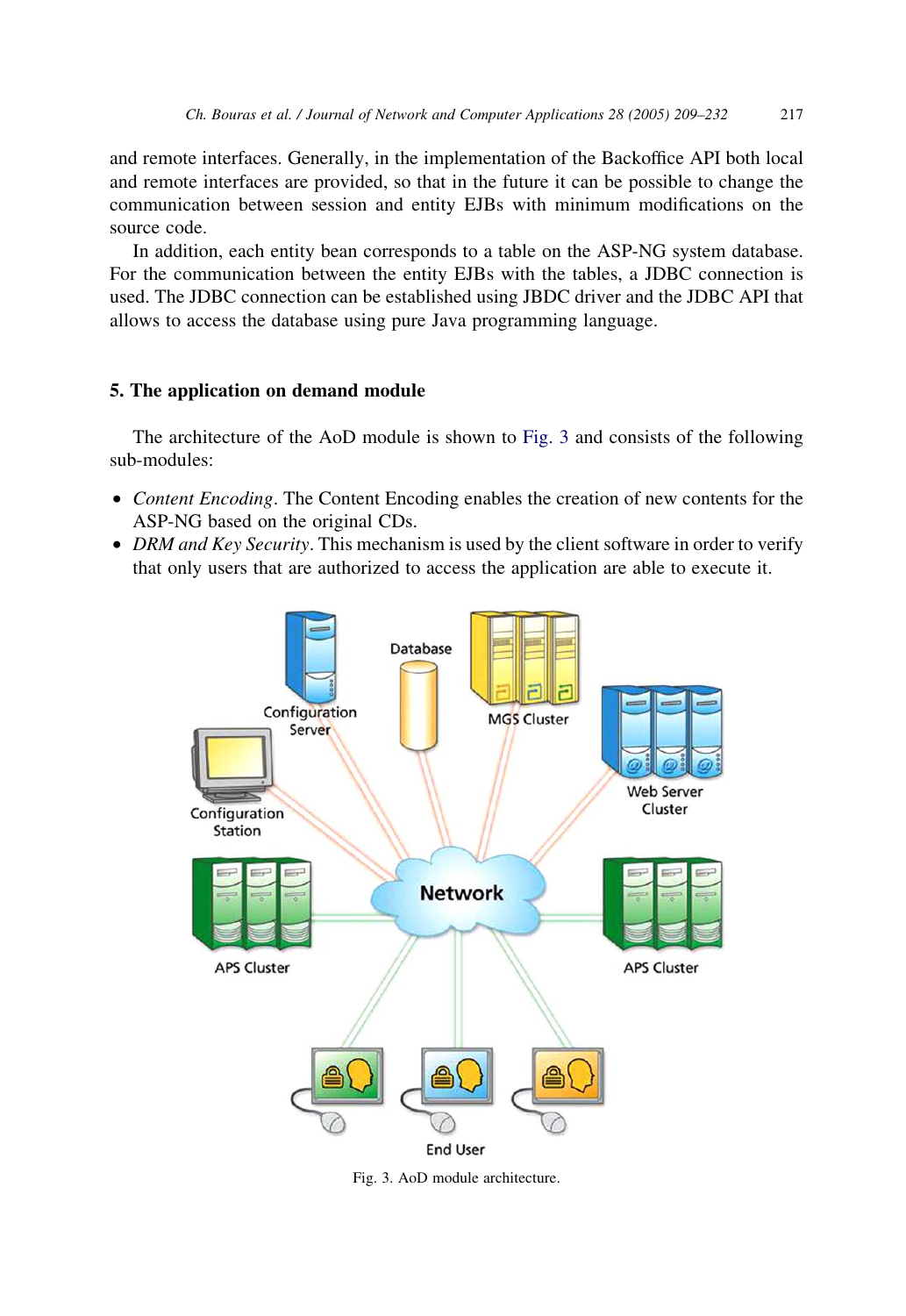#### 218 Ch. Bouras et al. / Journal of Network and Computer Applications 28 (2005) 209–232

- Content Delivery. The control of the process of content delivery.
- Prediction Server. The Prediction Server gets prediction logs of the usage of applications and translates them to prediction scripts used by the client in order to improve streaming performance.
- Managed use of the application. The client-side agent controls the use of the application, enforcing authorization restrictions and interfacing with the other components to make sure the user experience is complete.

## 5.1. Content encoding and distribution

The goal of the encoding phase is to prepare the application for streamed, online delivery mode. The ASP-NG goal is to enable the user to start using the application as quickly as possible. As such, the AoD client can start running the application even if it does not completely reside on the client machine. In order to identify the parts that are needed in order to start running the application and to keep being ahead of the user activities, streaming the parts of the application the user will need next, the encoding process analyses the application use and creates prediction maps.

One of the most important issues of maintaining the AoD servers is the content distribution and management. Since the AoD system is a distributed system, the content distribution process is complicated. The content should be copied first to an APS and then all other component (e.g. web, Direction Supplier) should get the relevant information ('master record') about this content. Using an automated process for most of the process's steps simplifies the process. The Distribution tools should have the ability to be integrated to existed distributed systems. Sharing one content between several APSs can simplify the content distribution process. Any content should be copied only once and the integrity test should be done only once.

## 5.2. DRM and key security

The online digital rights management system role is to protect the content provider's intellectual property by encrypting the data so that only authorized users can access it. In order to execute an application, the end user accesses the ASP-NG portal and choose the application, the BackOffice server then authenticates the user (e.g. by username and password) and only then it starts a new session by generating a 'Ticket' and sends it to the client in the direction block.

The ticket is passed from the end user's browser to the AoD Player, which sends it to the APS. The APS decrypts the ticket and only if the ticket is valid it allows the user to read the relevant content. The application can be executed only through the AoD Player and only when the user is connected ('online') to the APS. If the AoD Player disconnects from the network for a long time it will stop the execution.

The ticket is encrypted by the web and decrypted in the APS. A shared key is written in the AoD database and distributed to the required system's components.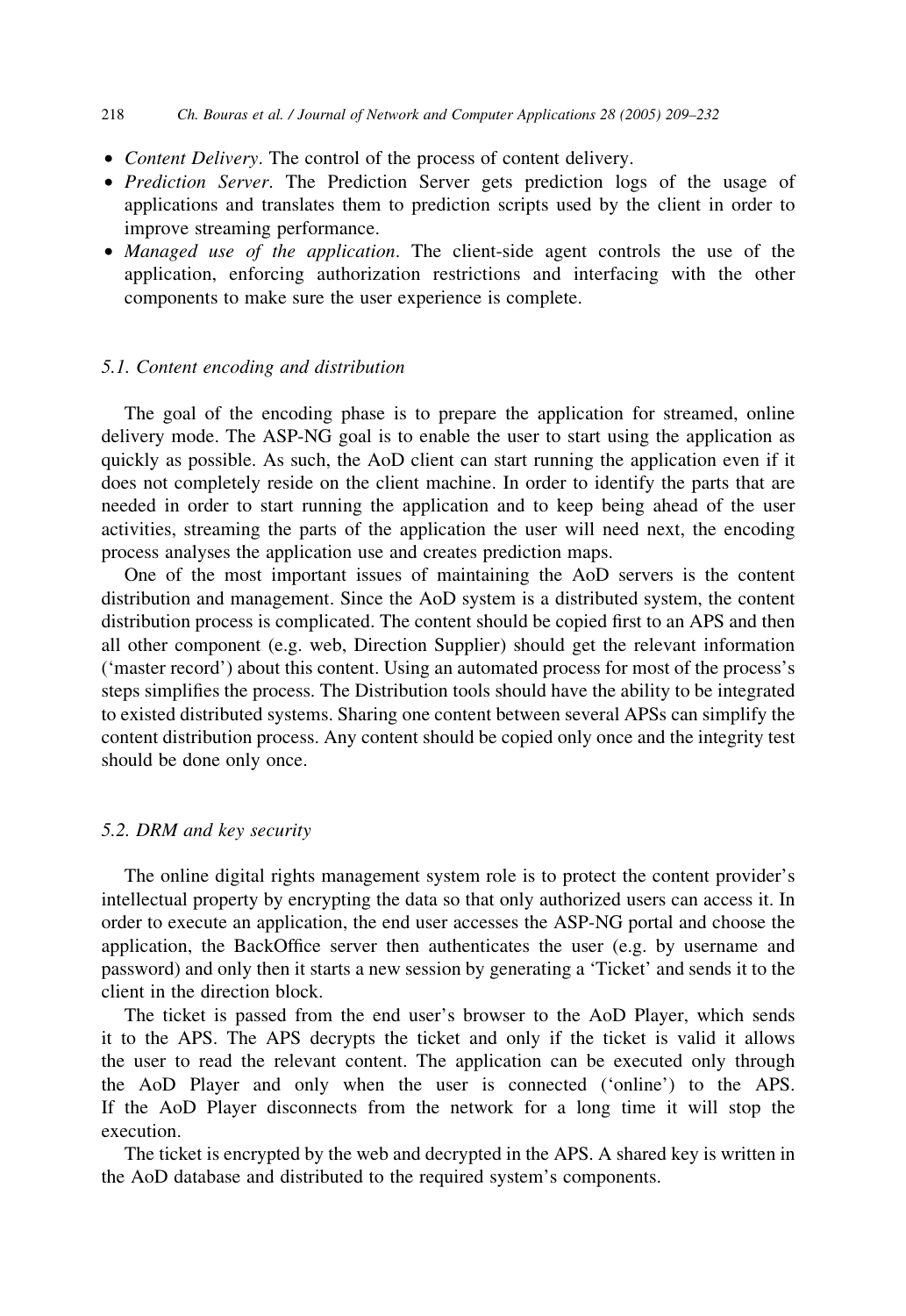Authentication mechanism that is based on username and password is sometimes not strong enough. For example, business models that are based on 'user subscription' allow the user to rent an application for a period of time and to play as much as he wants in this period. The user can share his identification with other people and to play more then one session simultaneously, while having paid only once. In order to prevent users from playing simultaneously more than the number of sessions they have paid for, a stronger authentication mechanism is required.

A lot of applications have their own DRM solution which most of the time is implemented by typing a CD key or an activation key at installation time. This key is stored in the computer registry or in a file in the file system. The application authenticates the user as the application's owner and validates this key.

The application's activation key can be depending on some parameters in the end user computer (e.g. MAC address, drive C serial number etc). In order to support execution of those applications, the AoD system uses the CD key server to generate an activation key; supply the key to the end user in the Direction.

### 5.2.1. Overview of online-session ticket creation

When the end-user starts a session, he connects to the ASP-NG portal and chooses a game. The web generates a new Direction, which contains the ticket block. A ticket is encrypted buffer, which contains some parameters about the user, the required application the session and time limitation for this ticket.

Each ticket contains two time parameters:

- *Issue time*. The time the ticket has been created.
- Expired time. The time this ticket should be expired and the AoD Player should prevent execution of application with this ticket.

The ticket mechanism is based on the following principals:

- Each ticket contains time limitation ('Expired time'). When this time passed, the APS disconnect the user and the session is closed with appropriate logging in AoD database.
- Each ticket is valid only for defined period of time; the user cannot use this ticket if the time period passed.
- Each ticket can be used only once.

5.2.1.1. Ticket encryption. The ticket is generated and encrypted in the web by a java bean that has been developed for this purpose. It is being decrypted in the APS server that the AoD Player connects to. The AoD Player itself does not read or change the information stored in the ticket and it does not have the key to open the encryption.

The crypt key is shared between the APS and the Java bean. It is located in the AoD database. The java Bean can read it directly from there, the APS reads it through secured connection to the MGS. The Key can be changed by the provider and should be different in each system.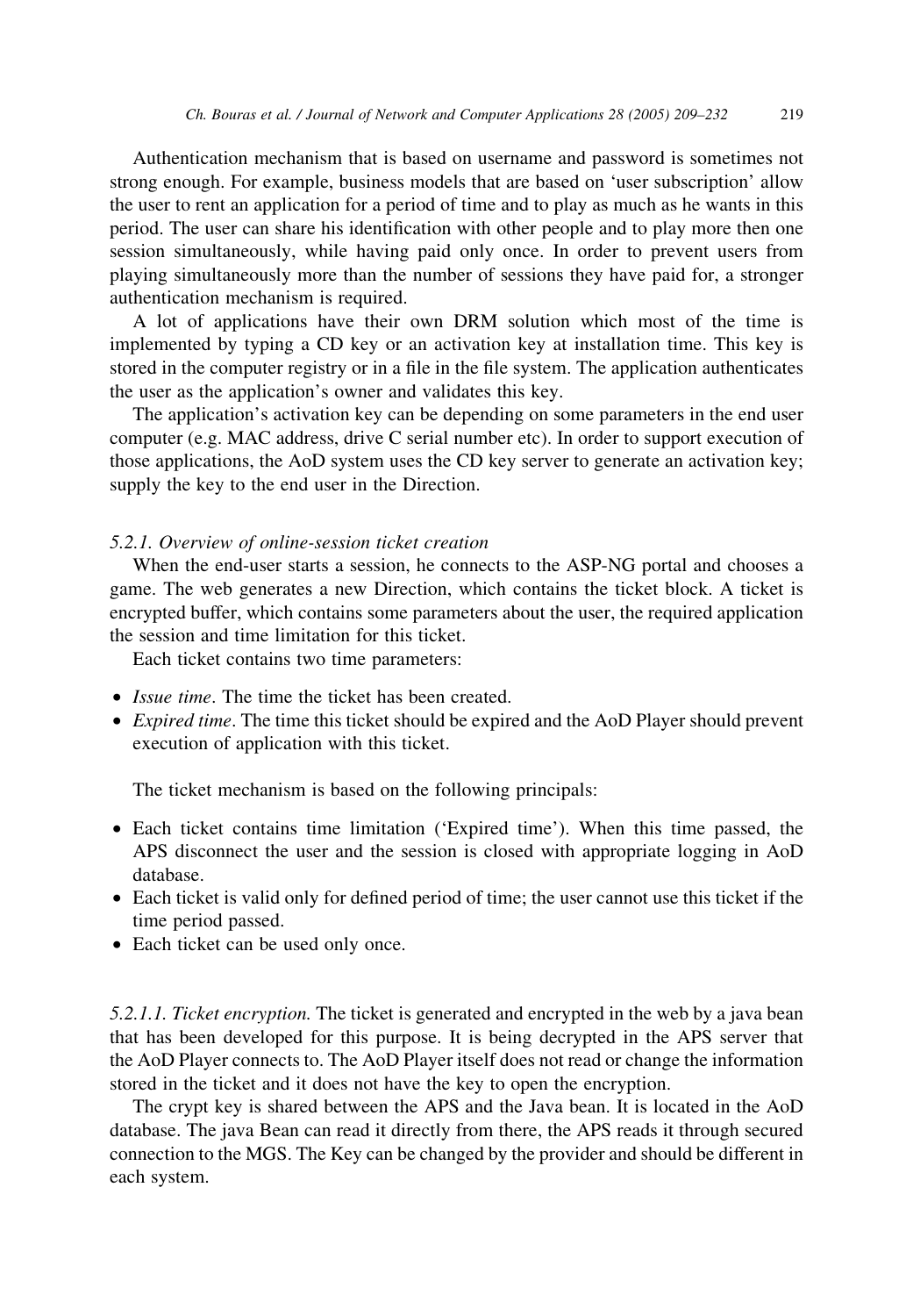#### 5.2.2. Scheduling protection

When the end-user starts a scheduling session, the AoD Player connects to the ASP-NG portal to get a new Direction. Since the AoD Player has to access this web page without any user intervention this web page is not password protected. This may lead to a security breach because unregistered hackers, that have broken our protection algorithm, can access this unprotected web page, and use it to get Direction. To solve this security breach the Direction and the Ticket that this web page creates can only be used in order to preload the application, and not to run it. The APS is responsible for validating this ticket and for preventing the session that uses this ticket to start running the application.

#### 5.3. Prediction capabilities

An application consists of files. Part of the files are required every time the application is launched or at start up time and part of them are required only if the enduser uses a specific part of the application. For example, in games the executable is always required, sometimes the application starts with a short movie, which is required at start up but the application's scenarios are required only when the user reaches each one of them.

The AoD player first downloads the application parts that are required for launching the application. When this step is finished, the user can launch the application. The AoD player continues to read other application components from the APS in the background. When the application asks for some data, which is not cached locally, the AoD player reads it from the APS. This operation can take some time. The AoD Player uses a 'read ahead' mechanism that reads the required files/blocks from the APS server before the application requires them. This mechanism increases the 'hit ratio' and reduces the time the application waits for blocks to be retrieved from the APS. This improves the quality of the service by improving the end-user's experience.

As mentioned, a 'Prediction File' is created for the applications during the encoding process. The decision, which portions from which files will be downloaded and what is the right order, is not a dichotomy. Different users use the same application in different ways and different blocks/files are required (e.g. in game user can chose one of two different scenarios).

In order to predict which blocks to read, and to improve our 'hit ratio', the AoD Player builds a 'prediction thread' from a list of all blocks that have been accessed by the application. The 'prediction thread' is being saved in a 'prediction log file', which being sent to the prediction server by the AoD Player when the application terminates.

## 6. The ASP-NG system database

The Backoffice module manages the ASP-NG system database, which stores the users, the applications, the rental objects and all their relationships. In addition, the database also contains an independent table that is used to keep some settings parameters that can only be changed by the ASP-NG system administrators. At the first installation of the ASP-NG system this database is mostly empty and the content administrator is responsible for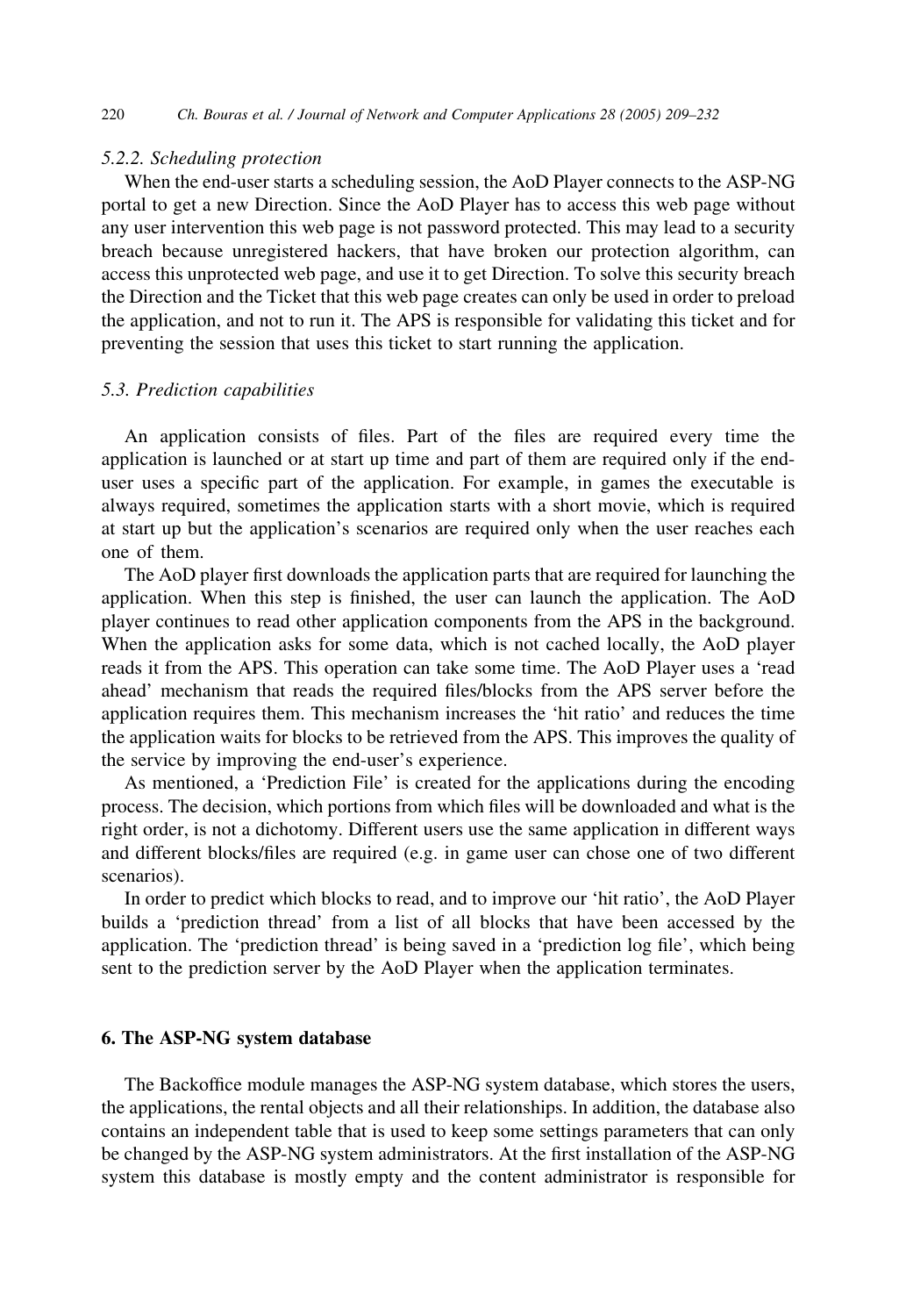

Fig. 4. ASP-NG system database schema.

inserting the available applications for rent. However, the database will have some initial values on the settings table that are inserted at the installation phase of the ASP-NG portal. The system administrator must check them very carefully before any other action takes place on the ASP-NG system. Fig. 4 shows the structure of the system database.

### 7. ASP-NG portal module

The implementation of the ASP-NG portal has been based on the Web Services of the Java 2, Enterprise Edition (J2EE) platform ([Java TM 2 Platform\)](#page-21-0). More specifically, the ASP-NG system makes use of the JavaServer Pages (JSP), Servlet and Enterprise JavaBeans (EJB) technologies.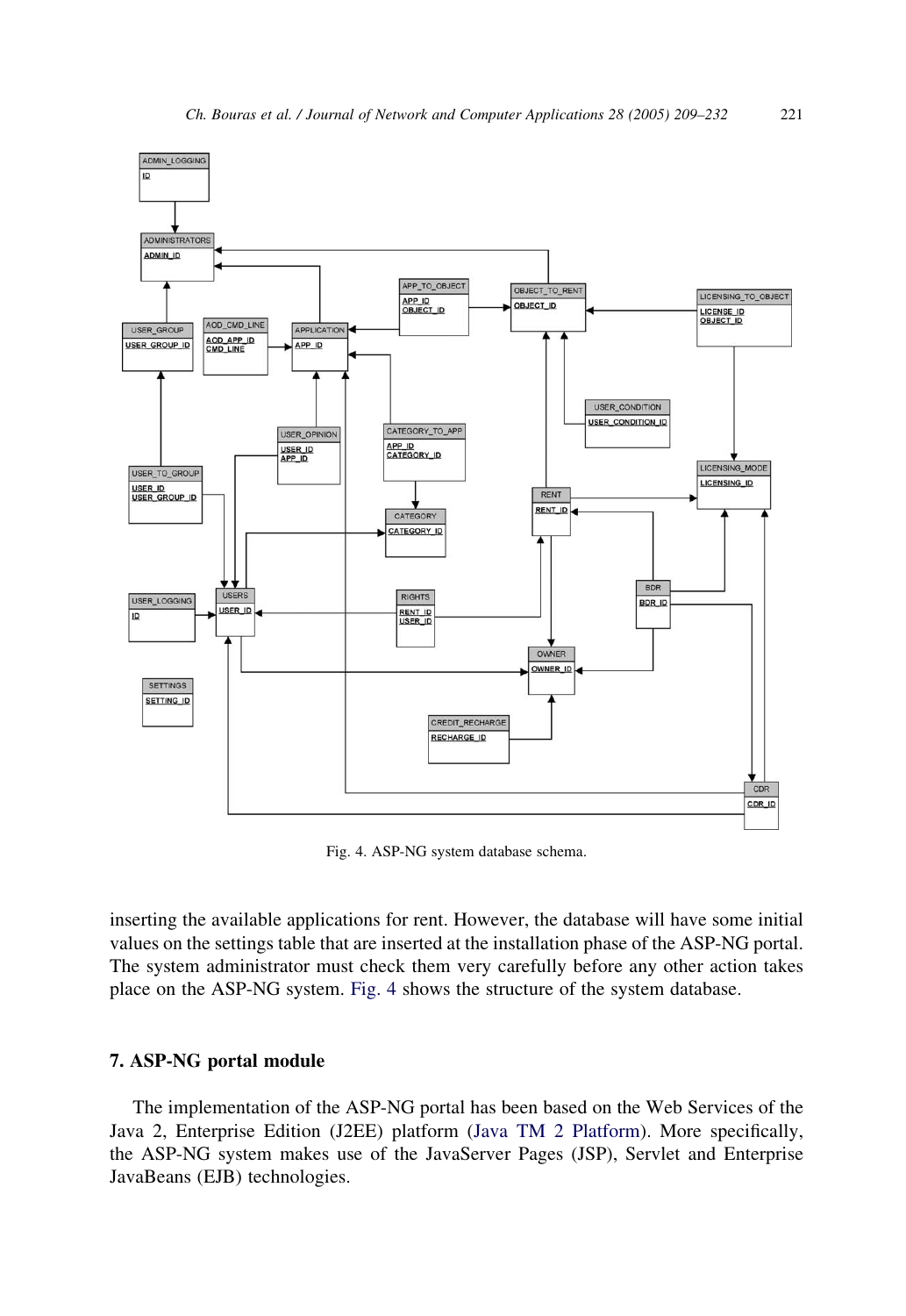The J2EE technology provides a component-based approach to the design, development, assembly and deployment of enterprise applications, in order to reduce costs and enable faster enterprise application design and development. Its multitier distributed application model is not tied to the products and Application Programming Interfaces (API) of any one vendor. J2EE applications are made up of components. A J2EE component is a selfcontained functional software unit that is assembled into a J2EE application with its related classes and files and that communicates with other components. The web services of J2EE specification defines client components, Servlet and JavaServer pages components that run on the server, and Enterprise JavaBeans components that run inside the EJB container.

Fig. 5 shows the J2EE Web Services Architecture. In the ASP-NG system the serverside presentation module has been implemented as part of the ASP-NG portal and the server-side business module has been implemented as part of the application server of the Backoffice module. The architecture of the ASP-NG portal has been based on JavaServer pages that mainly contain the presentation data for the ASP-NG portal. In order to separate business logic from presentation logic, the JavaServer pages use functionality, which has been implemented inside Enterprise JavaBeans, hosted by the Backoffice module. Using this approach we can also benefit from the transaction, security, performance and stability features offered by the EJB container of the Application Server. The JSP pages do not directly access the main ASP-NG database. Instead, they use Enterprise JavaBeans methods that enable the JSP pages to access the data they need. The ASP-NG portal also uses the internationalisation features offered by the Java technology in order to implement the multilingual functionality of the ASP-NG portal.

Customization features of the ASP-NG portal are partly implemented using the Cascading Style Sheet mechanism. The Cascading Style Sheet mechanism allows authors and readers to attach style such as fonts, colors and spacing to HTML documents, using a human readable language. The ASP-NG portal stores a different stylesheet for each different skin that the portal administrator installs. The contents of the selected (by the portal administrator) stylesheet are requested from the user through an intuitive web form. From then on, each time this user requests any page from the ASP-NG portal, the system will provide the requested page with a link to stylesheet included in the HTML  $\langle$ link $\rangle$  tag.



Fig. 5. J2EE Web services architecture. (Source of figure: Oracle Technology Network [\(http://otn.oracle.com\)](http://wp.netscape.com/eng/ssl3/draft302.txt).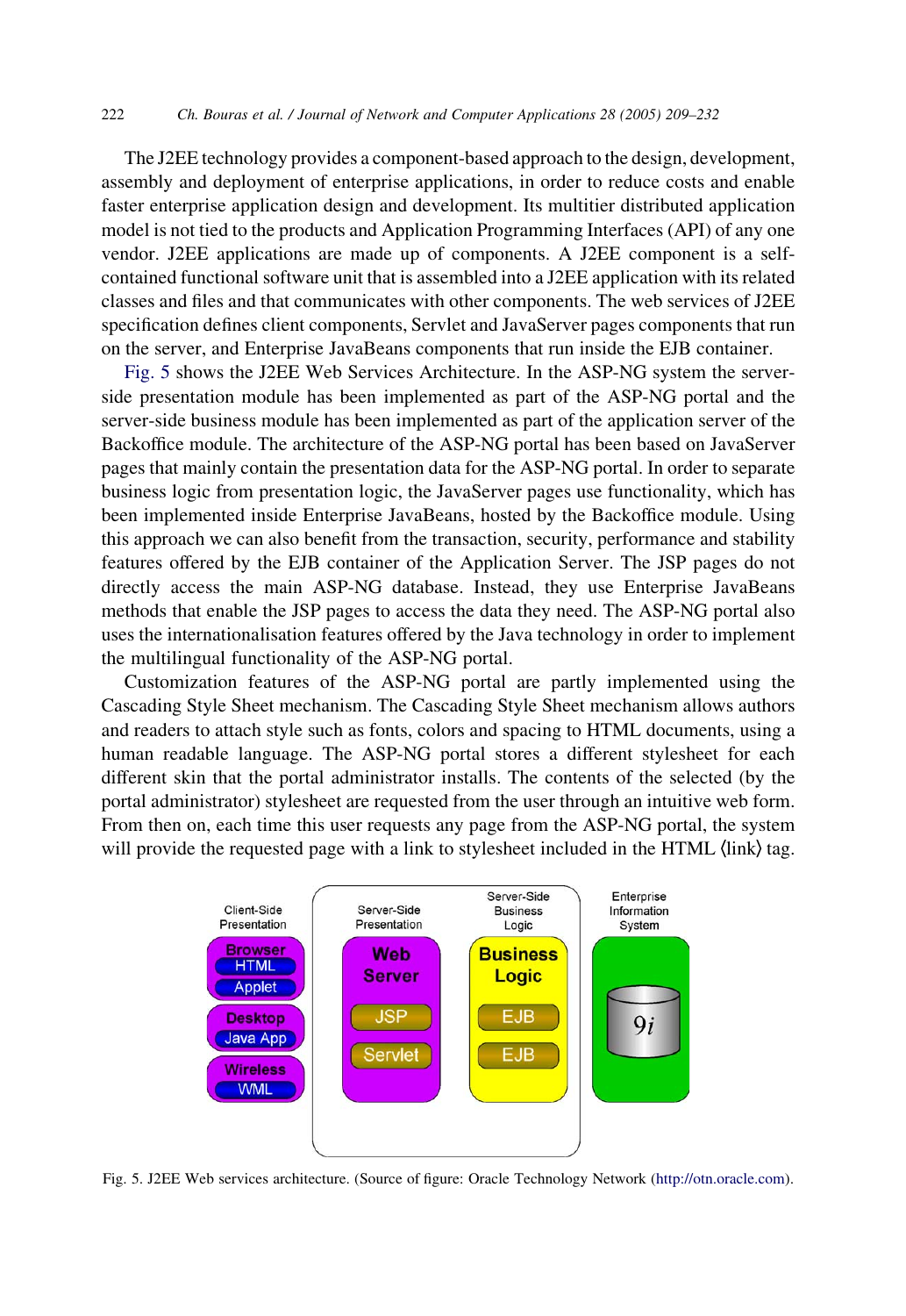### 7.1. The ASP-NG portal database

The ASP-NG portal database supports the operation of the localization of the customized look and feel of the ASP-NG portal. In order to support that service the ASP-NG portal database contains eight tables. Fig. 6 shows the ASP-NG portal tables and their relationships.

When the portal administrator wants to insert a new language to the ASP-NG portal, the necessary information is inserted in the Languages table. The portal administrator can then select the page to translate the strings contained in that specific page for the new language. He is then presented with a form where he can translate all strings contained in the selected page. If some string has already been translated, the corresponding edit box is already completed. With the Database tables completed (through the WWW forms that the portal administrator can view), the.properties files can be generated. A similar approach is applied in order to add new skins and create the necessary.properties files.

For the correct operation of the ASP-NG portal, during the installation of the ASP-NG system, the portal database contains (at least) all the necessary information for the operation in the default language (English) and the default skin. After the installation, the portal administrator has the capability to add new languages and new skins. Because the default language and the default skin are used as guidelines for adding new languages and new skins, it is the responsibility of the portal administrator to check that the new default skin and default language are properly installed, when he changes the default language and the default skin.



Fig. 6. ASP-NG portal database schema.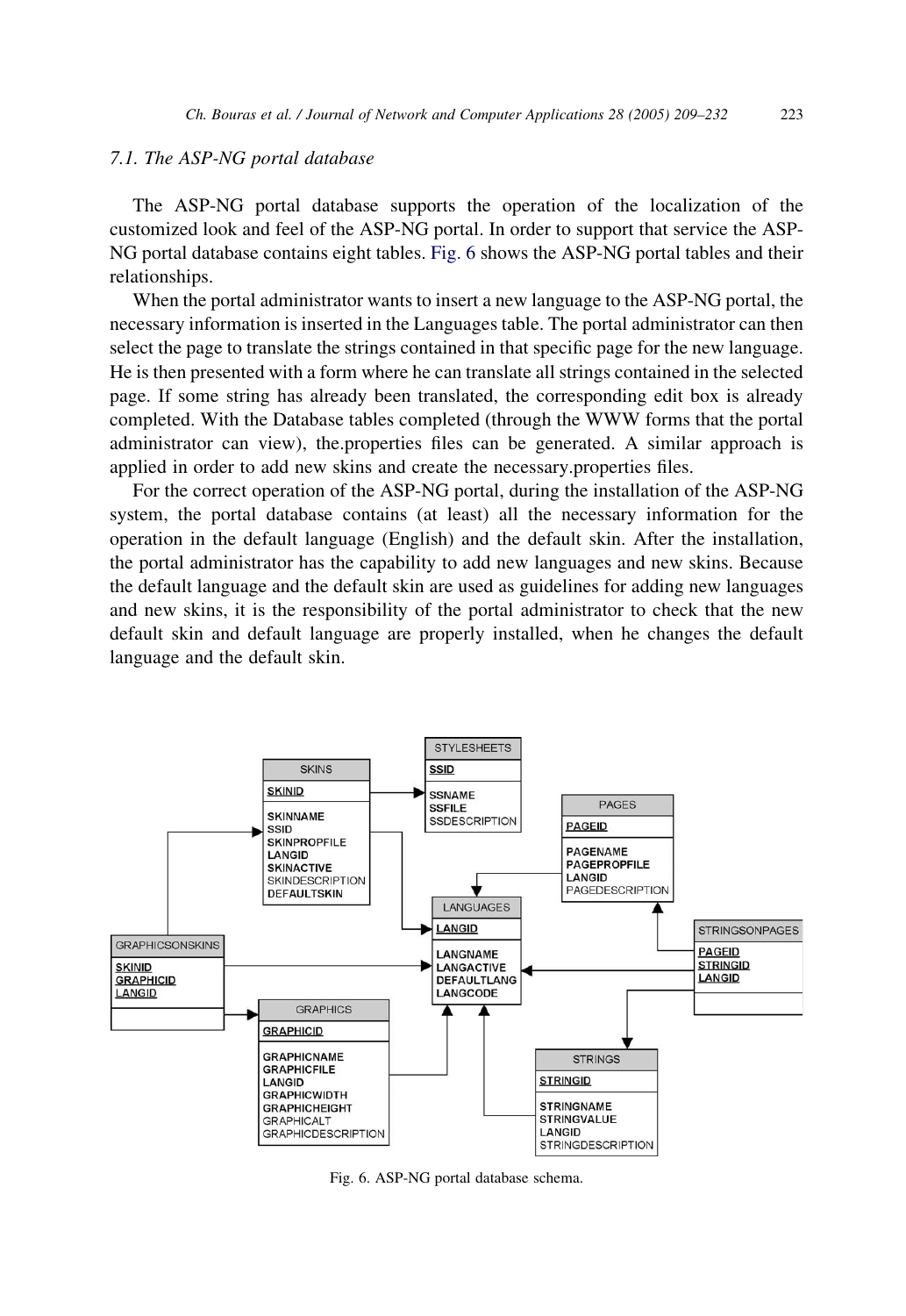#### 7.2. Authentication and security issues

The ASP-NG portal offers a built-in authentication system for registering and validating registered users. The authentication of a user is based on a login/password combination over secure HTTPS/SSL ([The SSL Protocol](#page-21-0)) connections and the users' passwords are stored encrypted in the ASP-NG Backoffice database. With this approach even the system administrator does not have the capability to read a user password (of course the system administrator has the capability to reset the user password). We have decided to base the authentication mechanism on the common approach of login/password combination and not to use more advanced mechanisms (for example user authentication with the use of certificates) for the following reasons:

- The proposed authentication system (login/password combination over secure HTTPS/SSL connections) provides a good security level, which satisfies the requirements of an e-commerce solution like the ASP-NG service.
- Most of the end-users are familiar with the use of login and passwords.
- † A more advanced authentication system, which needs specific technical knowledge from the user, adds overhead to the authentication mechanism and may discourage a user without the necessary technical knowledge.

In addition, the ASP-NG portal provides the capability of secure communication in the means of secure HTTP/SSL connections. Every time the user provides personal information and passwords (for example during registration or authentication) or during renting transactions (for example in order to rent an application) all the communication is done over secure HTTP/SSL connections. We selected the approach to provide only the most sensitive parts of ASP-NG portal over secure HTTPS/SSL connections and not the whole ASP-NG portal, in order to increase the performance of the ASP-NG portal, due to the fact that the HTTPS/SSL connection includes an overhead to the overall performance of the ASP-NG portal, since it has to encrypt the whole content of all pages protected by HTTPS/SSL.

## 7.3. ASP-NG portal localization features

The ASP-NG portal offers to its users the capability to select and customize the language of the user interface in order to present information in their preferred language. Initially the ASP-NG portal supports only a small set of languages (during the developing phase these languages were English and Greek) but the portal administrator has the capability to add support for more languages at any time, through a very simple web-based interface. The implementation of the ASP-NG portal multilingual user interface is based on the internationalisation features of the J2EE platform. The J2EE platform provides a rich set of APIs for developing internationalised WWW portals like the locales (class java.util.locale) and resource bundles (class java.util.ResourceBundle).

On the J2EE platform, a locale is simply an identifier for a particular combination of language and region (for example language English and region USA). Java locales act as requests for certain behaviour from another object. This object tries to fulfil the requested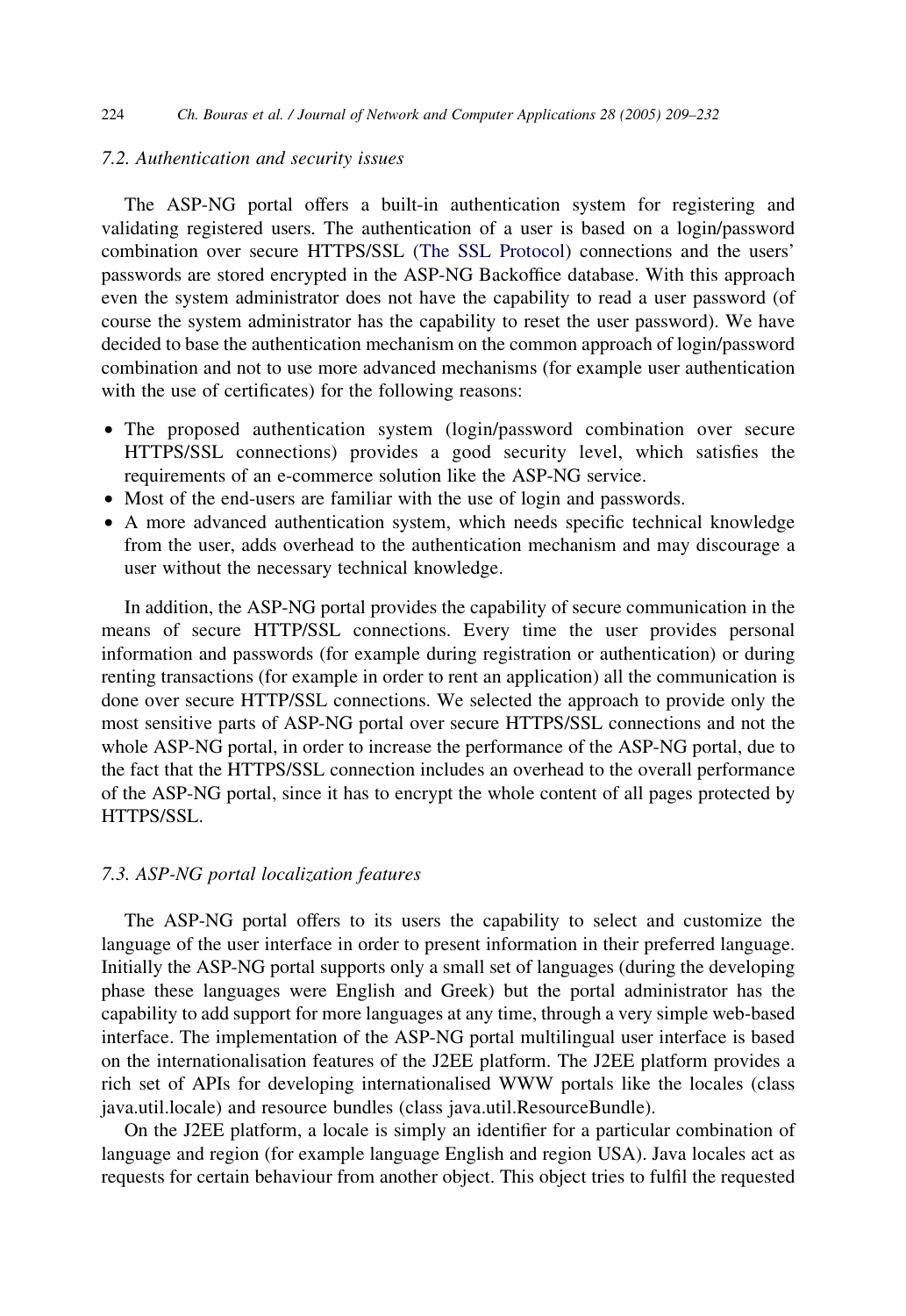locale but if this is not possible, it then selects the best available locale (for example USA English instead of UK English) or if there is not any matching locale then the object uses the default locale. The process of selecting the best matching locale for a specific locale request is handled by the J2EE core classes and there is no need for special programming. The identification of users' preferences regarding localization is based on ISO 639 for languages identification and ISO 3166 for country identification.

Resource Bundles contain locale-specific objects, which are in most of the cases localespecific strings. When a program needs a locale-specific resource, for example a string, the program can load it from the resource bundle that is appropriate for the current user's locale. With this approach, the programmer can write code that is largely independent of the user's locale isolating most, if not all, of the locale-specific information in resource bundles. A Resource bundle obtains locale specific resources from properly formatted text files (with the extension '.properties') or properly defined java classes.

More specifically, for the implementation of the ASP-NG portal multilingual user interface we have used locales for identifying the user language preference either indirectly by the user browser setting or directly by asking him for his language preferences. The only information we are interested in for each locale is the locale's language (and not the country or the specific variation of a language, since we differentiate by language selection). The information for each different language of the ASP-NG portal is stored in the portal database and every time an interface item (for example a string) changes or every time the portal administrator decides, the appropriate resources bundle files (.properties files) are created based on the portal database information. With the above approach—building the resources bundle files on demand and not extracting the information of the portal database during the operation of the ASP-NG portal—we improve the performance of the ASP-NG portal. In order to generate a web page and serve it to the user's browser, the server does not have to make any additional database access. It only reads a local.properties file, which contains the strings of the specific page, translated in the suitable (preferred) language. In addition, the fact that the localization information is not changed very often leads us to the above-described approach.

### 7.4. ASP-NG customised look and feel

The ASP-NG portal offers to the portal administrator the capability to customise the look and feel of the ASP-NG portal. With the term 'customise' we mean the capability that the portal administrator has to perform the following operations:

- Change (create, edit, remove) the stylesheet (.css file), which controls the look and feel (for example fonts and colour of each element) of the ASP-NG portal.
- Change (create, replace, remove) the graphic files of the ASP-NG portal with others with the same dimension.
- Change the strings of the ASP-NG portal (this capability is provided through the localization features of the ASP-NG portal).

The realisation of the above features of the ASP-NG portal has been based on the concept of Skins ([Geary, 2001\)](#page-21-0). Skins are a common approach to provide customised look and feel not only to WWW portals but also to other kinds of applications. With the term 'Skin' we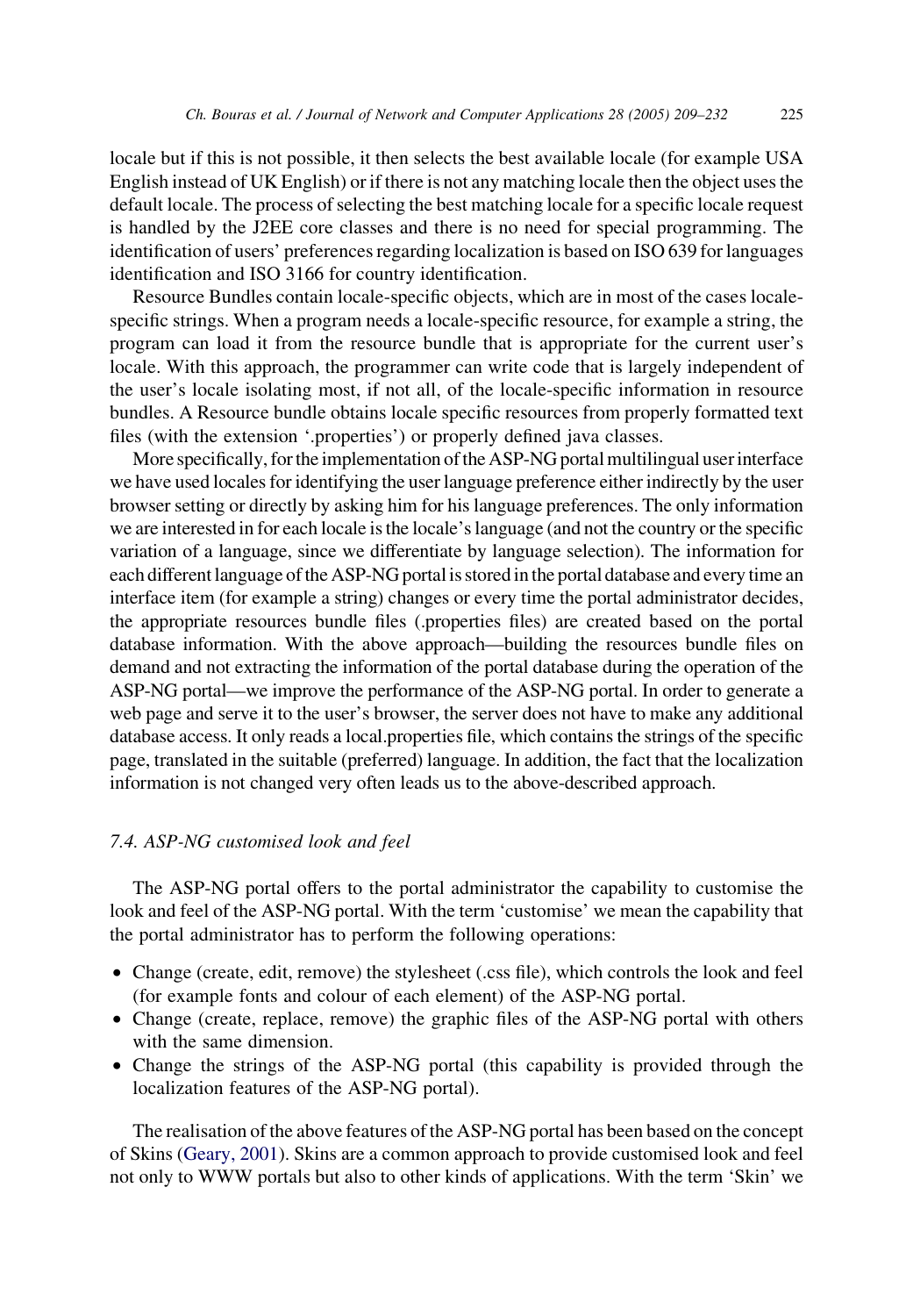refer to a collection of interfaces objects (for example graphics, font sizes, font colours, etc.), which can be used to change the user graphic interface. In the case of the ASP-NG portal the skins consist of the portal stylesheet and the portal graphics. For the implementation of the customised look and feel feature of the ASP-NG portal the concept of the Skin Server is used. The Skin Server is a program (in the ASP-NG portal it is a Servlet program), which is responsible for loading the skins information and providing the correct object for each request of a skin element based on the ASP-NG portal configuration. The SkinServer provides its services to the other JSP pages of the ASP-NG portal. The skin information is stored in the portal database and based on that information the portal administrator can build special formatted files (.properties files) with the skin information. We choose this approach—similar to the one implemented for the localization features—for better performance as we have already explained in the previous paragraph.

#### 7.5. ASP-NG portal implementation technologies

The ASP-NG portal is responsible for the interaction between the system and its clients. The main service of the ASP-NG portal is the access to the Application on Demand (AoD) service that the ASP-NG system offers. In addition to that service, the ASP-NG portal offers a number of supportive services, which increase the effectiveness, and the user-friendliness of the ASP-NG system. The most important supportive service is the usage of the user profiles. Each user profile contains information regarding the end user, his/her authorities, statistical information, billing information etc. In addition the ASP-NG portal offers customized look and feel capabilities and internationalisation.

The security and authentication features of the ASP-NG portal use state of the art technologies and protocols in order to ensure the secure and proper operation of the system. These technologies and protocols include secure protocols like the HTTPS (Secure HTTP) SSL (Secure Socket Layer) and public/private key technologies. The ASP-NG portal is implemented with the use of JSP and Servlets technologies, and EJBs for implementing business logic with regard to localization and customization features.

The Backoffice is implemented using J2EE technologies and more particularly using Enterprise Java Beans (EJB) technologies. We use the EJB version 2.0 standard and the following types of EJBs defined in EJB version 2.0 specifications:

- Entity EJBs—mainly BMP (Bean Managed Persistence) Entity EJBs: For modelling the ASP-NG system database in the Java Environment.
- Session EJBs (both stateless and statefull). For providing the Backoffice API calls to the Backoffice users (JSP pages of ASP-NG portal). The session EJBs use the entity EJBs, which represent the System Database in the Java Environment.

The Backoffice API EJBs are used by the ASP-NG portal using the following concept. The Backoffice API provides the business logic to the ASP-NG portal and the ASP-NG portal provides the presentation layer to the end user.

The Backoffice API EJBs are deployed to the application server of the Backoffice and the communication between the entity EJBs and the session EJBs is based on Local Interfaces (running in the same Java Virtual Machine—for performance reasons).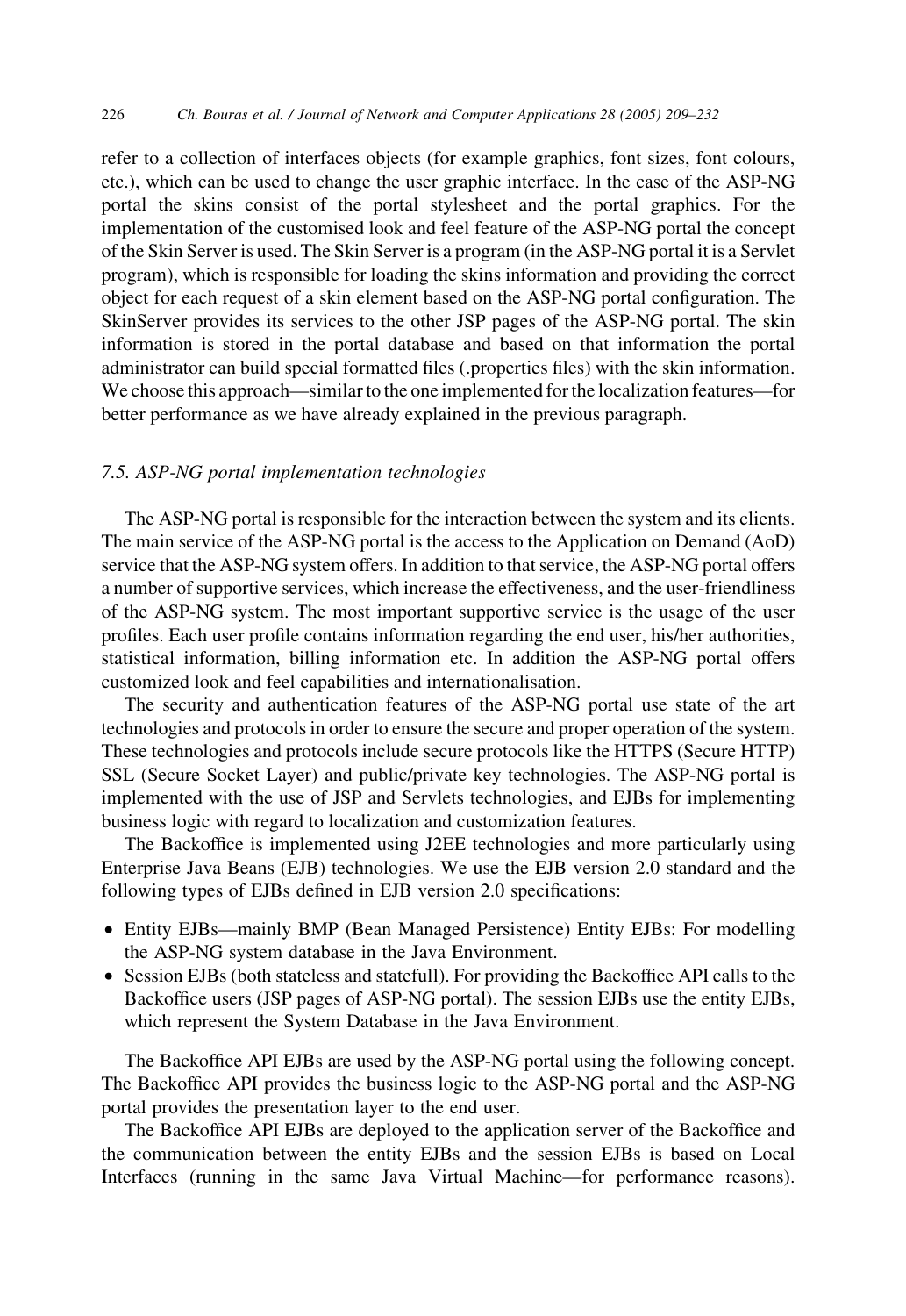The communication between the session EJBs and the ASP-NG portal is based either on Local Interfaces (both Backoffice EJBs and ASP-NG portal running in the same Java Virtual Machine/Container and the same physical server in order to achieve better performance) or on Remote Interfaces (the Backoffice EJBs and ASP-NG portal running on different physical servers in order to achieve better scalability).

## 8. Usage scenario of ASP-NG system

The ASP-NG system front end consists of the ASP-NG portal, which is a generic web site designed for AoD implementation. The ASP-NG portal's front-end interface includes a comprehensive set of features designed to facilitate rental uptake and to enhance user experiences with an Application on Demand service. The user accesses the AoD service through the ASP-NG portal. The user has the capability to browse the ASP-NG portal and collect information about the available applications in the AoD server. The ASP-NG portal offers to the user different ways of browsing (for example browse by category or browse all applications) and searching (for example searching by keyword, searching by category etc).

In order to rent and use an application the user must be registered in the ASP-NG portal. A registered user has to submit his login and password information in order to be authenticated. After passing the authentication control and if the user has enough credits in his virtual account, he can rent and use applications. The ASP-NG system offers to the user many capabilities for renting an application (rent one application, rent a bundle of applications, etc.). The system also simulates a billing system by offering to the user the capability to buy credits in different ways, like paying by credit card, paying through a bank account, paying directly or paying using a micro payment mechanism. In addition, after the user has passed the authentication control, he has the capability to update his profile, which contains all the user-defined details of the user's account. Through the profile the user has the capability to access and update information relative to his account such as his personal information, his transaction history, and his system preferences. In addition, the user has the capability to manage (create, edit, remove) sub-accounts for subusers with limited access to the applications rented by the parent user. The level of access for the subusers is determined by the parent user. This way, the parent user is able to create for example accounts for his children by restricting access to applications that the parent finds unsuitable for their age. The sub-accounts only have access to the applications through the credits of their parent account (cannot rent their own applications).

Moreover, the ASP-NG portal offers several methods for communication among its users. For example the ASP-NG portal offers chat rooms (general chat rooms or chat rooms with specific subjects) and forums (general forum or forums with specific subjects). When a problem occurs or if the user has any questions regarding the operation of the system, the ASP-NG portal guides the user to the Helpdesk/CRM module (Customers Relationships Management) through which the end-user has the capability to access help pages (for example guidelines, FAQ) or is able to contact Helpdesk personnel.

A registered user can run an application he has rented either by visiting the ASP-NG portal and selecting the appropriate application, or click on a shortcut that is automatically created in his Windows shortcuts after the first time he uses an application. Once the user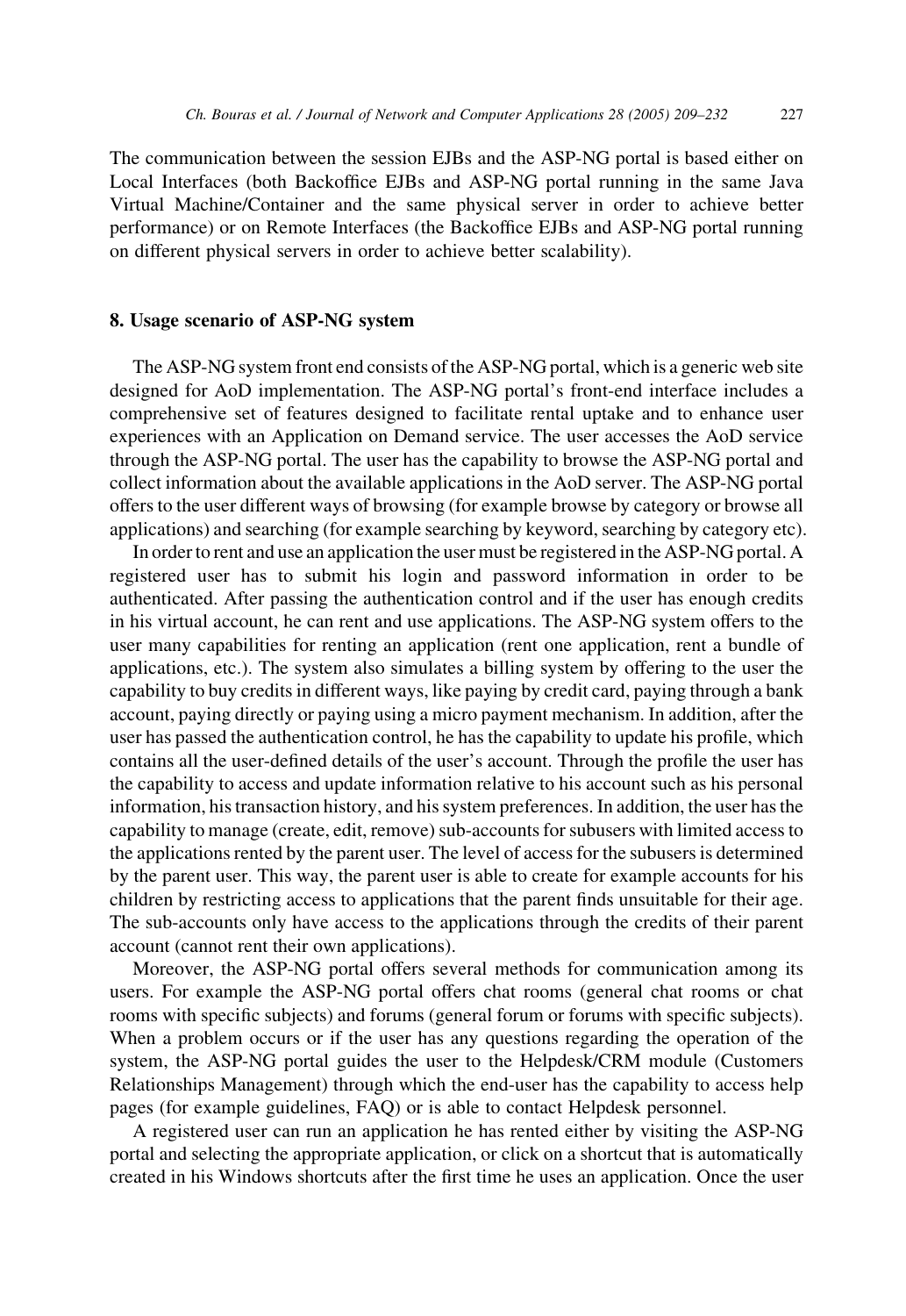starts an application, the portal module is responsible for creating an encrypted one-time ticket for this session of the user, which will be passed to the AoD module in order to certify that this user is allowed to run the application for a certain time period. This procedure is described in detail in Section 5.2.1.

# 9. Layout and ASP-NG web-based front-end

Fig. 7 shows the general layout of the ASP-NG portal and more particularly the layout of the logged user. The logged user page consists of the following:

- $\bullet$  Advertisement (Top). Displays an advertisement banner. The contents of the banner are determined by the portal administrator, who can for example use this space for commercial or promotional purposes.
- $\bullet$  User Login or User profile area (Upper left). There is one link about the user's subusers, which leads to a page that displays all subusers this user has created. Another link leads to the user's transaction history. The transaction history page displays all purchases and rentals this user has made. The next link leads to this page, which lists the applications that the user has rented. The following link leads to a page where the user can see and edit his personal information and preferences, and the last link leads to



Fig. 7. Logged user home page.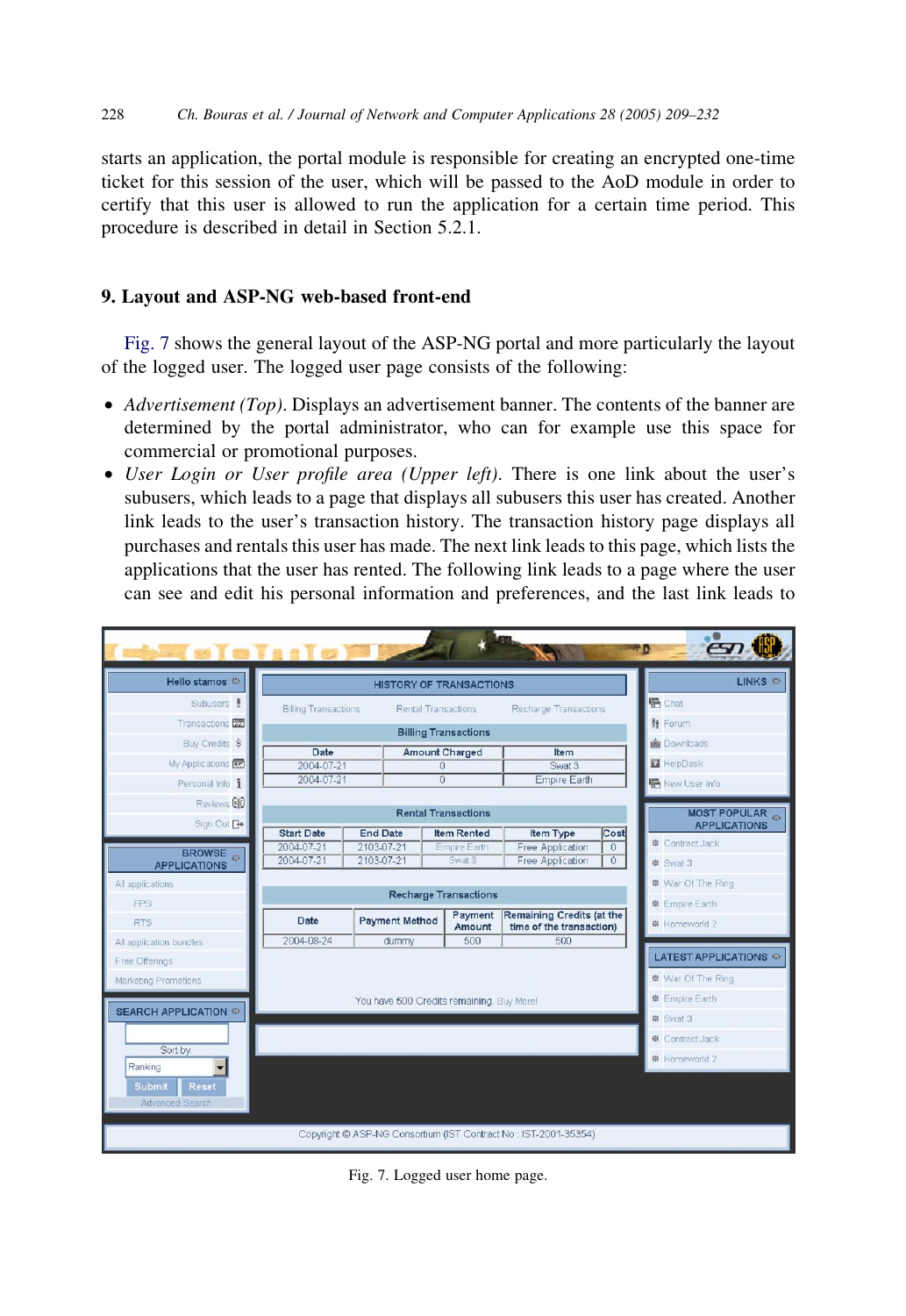the page where the user can view and edit his ranks/reviews for applications he has tried and wants other users to know his opinion on them.

- $\bullet$  *Browse area (Middle left)*. Here the user can browse the applications offered by the ASP-NG system. He can either select a specific application category, or view all individual applications, all application bundles, or all products offered by the system.
- $\bullet$  *Search area (Lower left)*. the user enters the keywords in the text box and chooses the sorting criteria (product rank, product category). There is also a link to the advanced search page. The advanced search page offers many more possibilities for the user to enhance his search and achieve more focused and relevant results.
- Main area. There is a list of the applications and application bundles this user has rented and a link for ranking them, and a line showing the user's remaining credits and offering the possibility of buying more. The user's bandwidth has also been measured and is reported at the lower part of the page. The user has also the possibility to perform the bandwidth measurement again. The user can also select to view his most recently used applications.
- Collaboration area (Upper right). Links to the chat, forum pages and CRM functionality.
- Top Titles area (Middle right). The names of the top 10 applications are shown in this area, each one with a link to more applications details.
- *New Titles area (Lower right)*. Here the names of the latest applications added to the ASP-NG portal are displayed, each one with a link to more application information and details.
- Featured application (Bottom). This area allows the promotion of one application, presenting some details and perhaps graphics. If the portal administrator chooses not to offer some featured product, this page area is removed.

# 10. Conclusion

In this paper we presented the design and implementation of the ASP-NG system, which constitutes an integrated system in order to use AoD service. The ASP-NG portal, which is the web interface for accessing the AoD service, is based on current state of the art J2EE technologies and offers enhanced capabilities like multilingual interface and customised look and feel. The design of the ASP-NG portal offers enhanced performance and scalability based on J2EE technologies, separates the presentation and the business logic and allowing these two entities to operate independently. The AoD module, which is the core of the ASP service, is equipped with all the necessary tools for administering the content encoding, scheduling and distribution mechanisms.

# 11. Future work

Our future work includes the evaluation of the ASP-NG system through its actual deployment at three different application providers' sites, in the context of the ASP-NG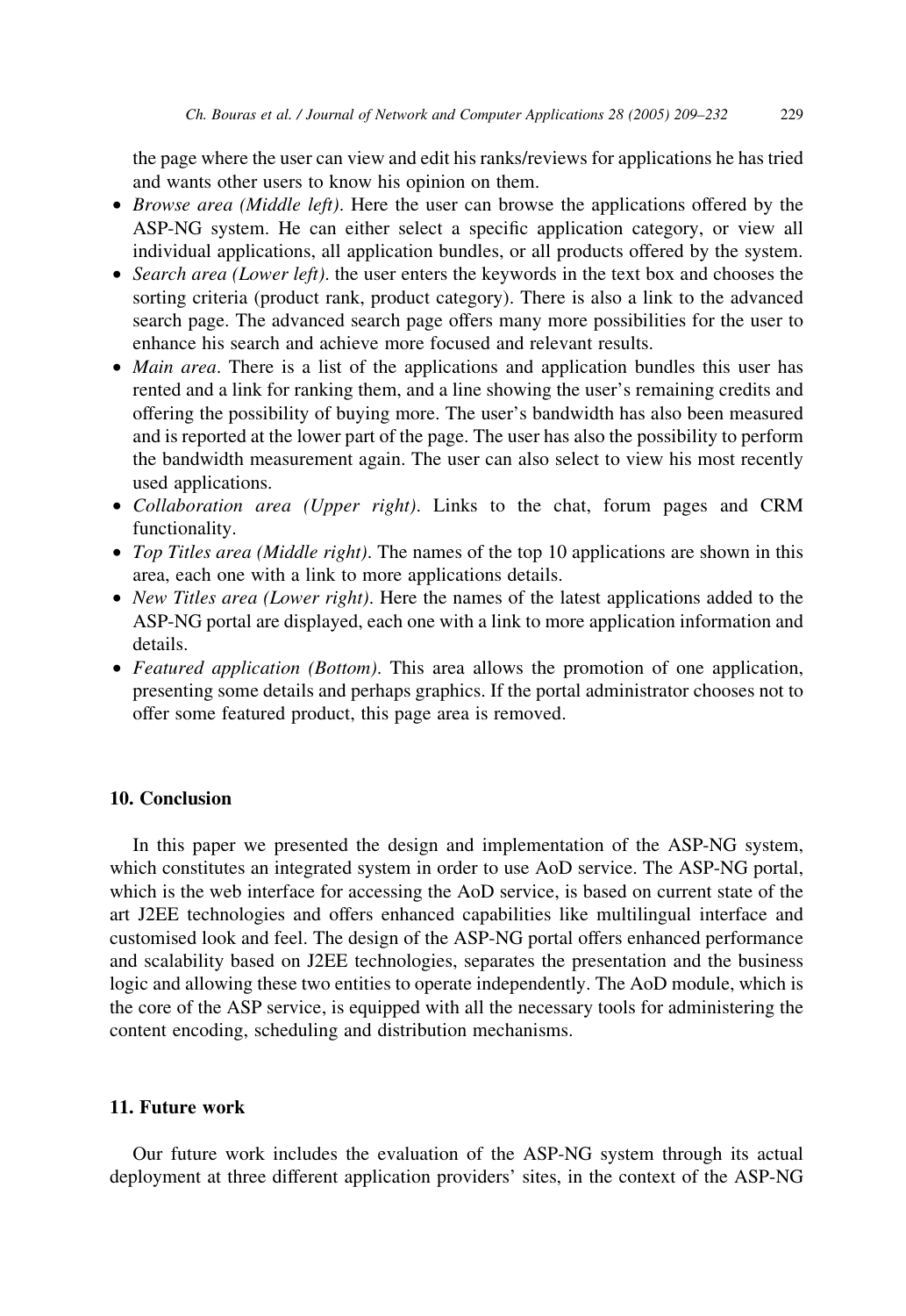<span id="page-21-0"></span>project. We plan to gather the observations and results that will be produced through the exhaustive usage of the ASP-NG system by hundreds of end-users and then possibly use them to enhance the current implementation. More particularly during the Pilots, the different partners will provide support and management assistance in order to solve issues and provide a stable online service. The pilots will include testing of all the subsystems designed within the project. The pilots shall include at least 300 users each, using the profiles defined by the market survey. Finally, their duration, with actual users, will be for at least 3 months.

#### Acknowledgements

We want to thank the European Commission (EC) for supporting this work in the context of ASP-NG IST project (Contract number: IST-2001-35354). In addition, we want to thank our partners in the ASP-NG project for their valuable cooperation. More information regarding ASP-NG project can be found in [http://www.asp-ng.eu.org](http://wp.netscape.com/eng/ssl3/draft302.txt)

## References

- EJB Design patterns, advanced patterns, processes and idioms, Floyd Marinescu Wiley Computer Publishing (ISBN 0-471-20831-0).
- Geary D. Advanced JavaServer. New Jersey: Prentice Hall; 2001. PTR; ISBN: 0130307041.
- Hazra T. Building enterprise portals: principles to practice. Int Conf Software Eng, Orlando, Florida 2002;623–33.

Highley T, Reynolds P. Marginal cost-benefit analysis for predictive file prefetching. Proceedings of the 41st Annual ACM Southeast Conference (ACMSE 2003), Savannah, GA; March 2003.

Java TM 2 Platform, Enterprise Edition (J2EE), [http://java.sun.com/j2ee/](http://wp.netscape.com/eng/ssl3/draft302.txt)

Java Web Start: [http://java.sun.com/products/javawebstart/](http://wp.netscape.com/eng/ssl3/draft302.txt)

Miller G. The Web services debate: .NET vs. J2EE. Commun ACM 2003;46(6):64–7.

Oracle corporation: [http://www.oracle.com](http://wp.netscape.com/eng/ssl3/draft302.txt)

Roman, Ambler SW, Jewell T, Marinescu F, editors. Mastering Enterprise JavaBeans. New York: Wiley; 2001. ISBN: 0471417114.

The SSL Protocol <http://wp.netscape.com/eng/ssl3/draft302.txt>

Williams J. The Web services debate: J2EE vs. .NET. Commun ACM 2003;46(6):58–63.

## Further Reading

- Ambrose C. Preparing for application service provider implementations, Gartner Commentary COM-16-0871: Gartner Inc; 2002.
- Bouras C, Gkamas A, Primpas D, Stamos K. Application on Demand Portal using J2EE technologies. IADIS International Conference—Applied Computing, Lisbon, Portugal; March 23–26 2004, p. I.551–I.558.
- Lucas U, Schwabe U, Wojcik L. Synchronous software on demand over the internet—opportunities for end users, software manufacturers and online providers. ECEC 2000: Concurrent Engineering in the Framework of IT Convergence; April 2000.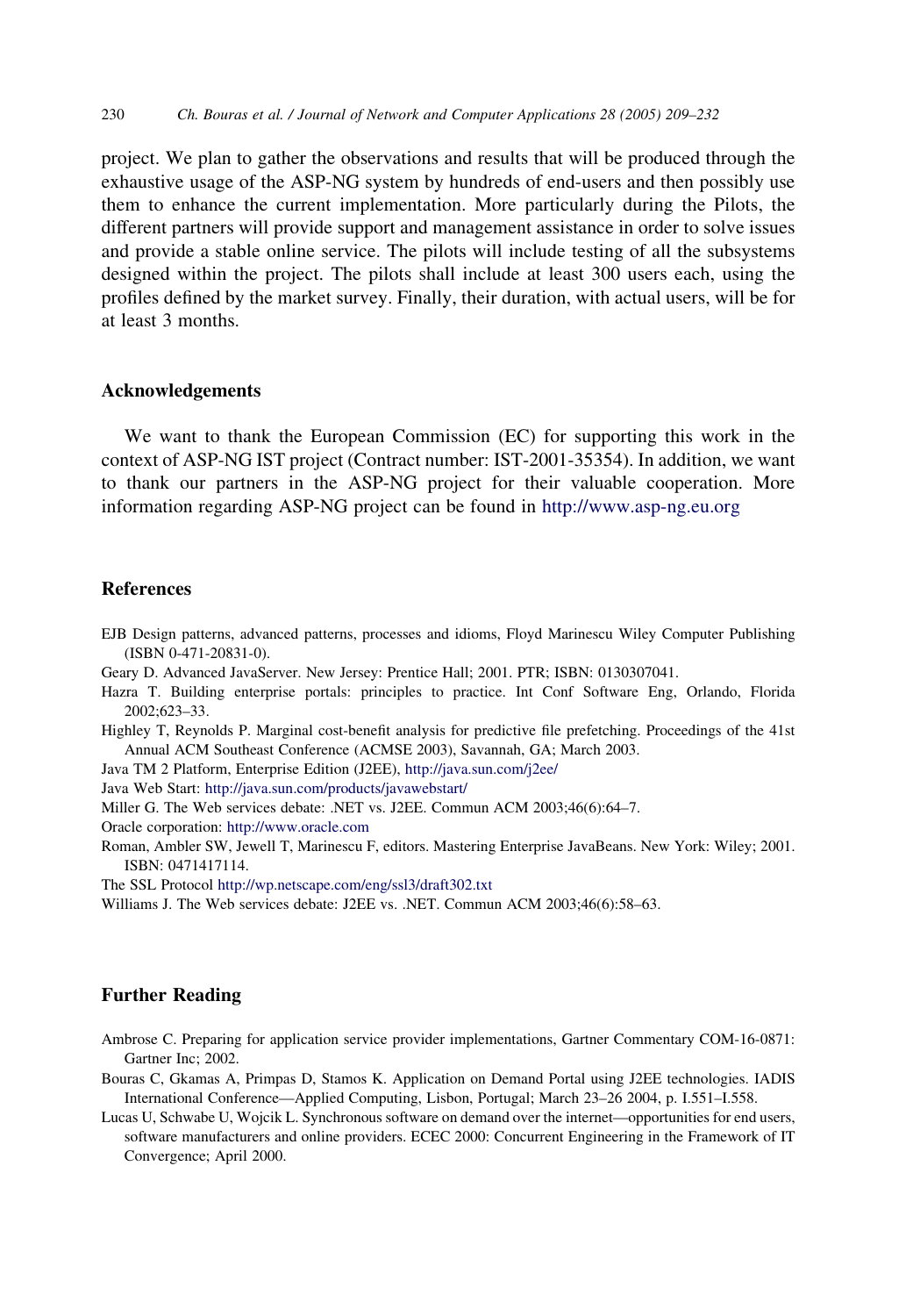

Christos Bouras obtained his Diploma and PhD from the Computer Science and Engineering Department of Patras University (Greece). He is currently an Associate Professor in the above department. Also he is a scientific advisor of Research Unit 6 in Research Academic Computer Technology Institute (CTI), Patras, Greece.



Apostolos Gkamas obtained his Diploma, Master Degree and PhD from the Computer Engineering and Informatics Department of Patras University (Greece). He is currently an R&D Computer Engineer at the Research Unit 6 of the Computer Technology Institute, Patras, Greece. His research interests include Computer Networks, Telematics, Distributed Systems, Multimedia and Hypermedia.



Itay Nave is Chief Technology Officer at Exent Technologies Ltd. As CTO, Itay Nave leads the development of the EXEtender<sup>™</sup> platform, and related services. Nave is responsible for materializing Exent's product and technology strategy, affirming and maintaining the company's position as a dominant player in the industry. Nave produced the basis for Exent's Applications-on-Demand systems while he was a project manager in charge of the Telemedicine project for Exent. During this project, in 1996, Nave developed remote-control applications for medical systems, which enabled physicians to connect on-line with remote medical centers, thus enhancing their medical resources.

Nave attended the Technion, Israel's Technological Institute, where he earned a Bachelor of Science degree in Computer Engineering.



Dimitris Primpas obtained his Diploma and Master Degree from the Computer Engineering and Informatics Department of Patras University (Greece). He works in the Research Unit 6 of Research Academic Computer Technology Institute (CTI). His research interests include Computer Networks, Telematics, Distributed Systems and Quality of Service.